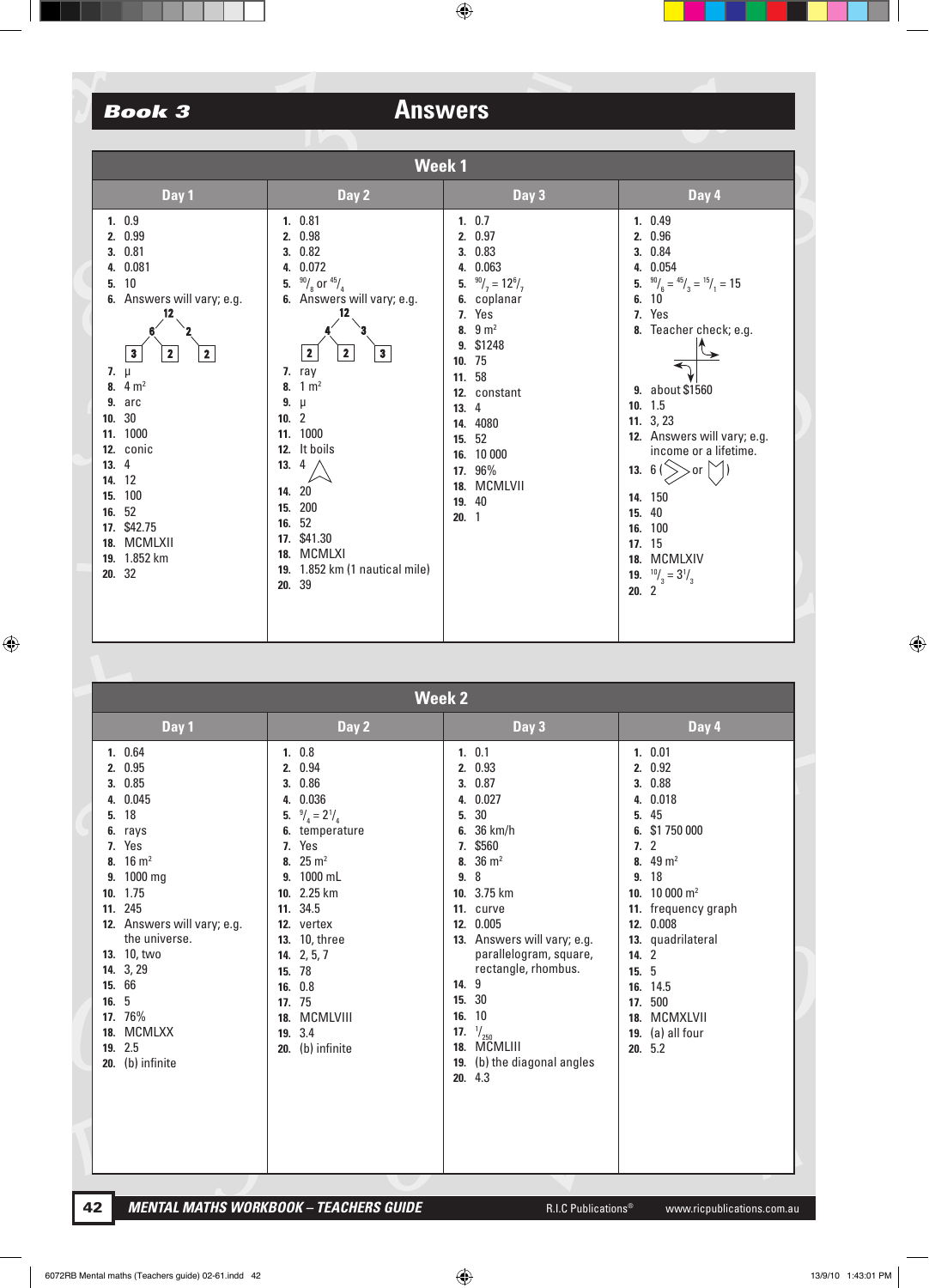|      | Week 3                                                                                                                                                                                                                                                                        |                                                                                                                                                                                                                                                                                                                  |                                                                                                                                                                                                                                                                                                                                                                                         |                                                                                                                                                                                                                                                                                                    |
|------|-------------------------------------------------------------------------------------------------------------------------------------------------------------------------------------------------------------------------------------------------------------------------------|------------------------------------------------------------------------------------------------------------------------------------------------------------------------------------------------------------------------------------------------------------------------------------------------------------------|-----------------------------------------------------------------------------------------------------------------------------------------------------------------------------------------------------------------------------------------------------------------------------------------------------------------------------------------------------------------------------------------|----------------------------------------------------------------------------------------------------------------------------------------------------------------------------------------------------------------------------------------------------------------------------------------------------|
|      | Day 1                                                                                                                                                                                                                                                                         | Day 2                                                                                                                                                                                                                                                                                                            | Day 3                                                                                                                                                                                                                                                                                                                                                                                   | Day 4                                                                                                                                                                                                                                                                                              |
| 17.5 | 1.11<br>2. 0.91<br>3. 0.89<br>4. 0.009<br>5. 90<br>6. 4 minutes<br>7. \$9.10<br>8. $64 \text{ m}^2$<br>9.21<br>10. 0.5 kg<br>11. 0.001<br>12. $2, 3, 7$<br>13. oblong<br>14. scatterplot<br><b>15.</b> $\frac{1}{1000}$<br>16. $-3.5$<br>18. division<br>19. 0.0665<br>20.6.1 | 1.1.21<br>2. 0.901<br>3. 0.899<br>4. 0.0009<br>5. 900<br>6. 3 minutes<br>7. \$15.60<br>8. $81 \text{ m}^2$<br>9. 16<br>10. 21.75 kg<br>11. 0.005<br>12. $2^2$ , 3, 7<br><b>13.</b> kite<br>14. (negative) parabola<br><b>15.</b> $\frac{1}{1000}$<br>16.5.5<br>17.4<br>18. subtraction<br>19. $0.06$<br>20. 6.99 | 1.12<br>2. 0.81<br>3. 0.79<br>4. 0.008<br>80<br>5.<br>6. 21 plants<br>7. Teacher check<br>8. $100 \text{ m}^2$<br>20<br>9.<br>$\frac{1}{100}$<br>10.<br>11. 0.005<br>12. $2^4$<br>13. Answers may vary; e.g.<br>dart, delta, chevron,<br>arrowhead<br><b>14.</b> (d) $^{13}/_{48}$<br>15. $\frac{1}{100}$<br>16. 168<br>17. $2^4$ or $4^2$<br>18. multiplication<br>19. 79%<br>20. 34.5 | 1. 1.44<br>2. 0.82<br>3. 0.78<br>4. 0.016<br>40<br>5.<br>6. 11 posts<br>7. \$9.75<br>8. $121 \text{ m}^2$<br>9. 15<br>$\frac{1}{7}$<br>10.<br>11. 0.005<br>12. $2^3$<br>13.2<br>(d) $^{12}/_{48}$<br>14.<br>$\frac{1}{1000}$<br>15.<br>16. 180<br>17. $2^3$<br>18. division<br>19. 84%<br>20. 39.4 |

| <b>Week 4</b>                                                                                                                                                                                                                                                                                                                                                                                |                                                                                                                                                                                                                                                                                                                                                                                                    |                                                                                                                                                                                                                                                                                                                                                  |                                                                                                                                                                                                                                                                                                                                                                                                     |
|----------------------------------------------------------------------------------------------------------------------------------------------------------------------------------------------------------------------------------------------------------------------------------------------------------------------------------------------------------------------------------------------|----------------------------------------------------------------------------------------------------------------------------------------------------------------------------------------------------------------------------------------------------------------------------------------------------------------------------------------------------------------------------------------------------|--------------------------------------------------------------------------------------------------------------------------------------------------------------------------------------------------------------------------------------------------------------------------------------------------------------------------------------------------|-----------------------------------------------------------------------------------------------------------------------------------------------------------------------------------------------------------------------------------------------------------------------------------------------------------------------------------------------------------------------------------------------------|
| Day 1                                                                                                                                                                                                                                                                                                                                                                                        | Day 2                                                                                                                                                                                                                                                                                                                                                                                              | Day 3                                                                                                                                                                                                                                                                                                                                            | Day 4                                                                                                                                                                                                                                                                                                                                                                                               |
| 1.03<br>2. 0.83<br>3. 0.76<br>4. 0.024<br>$\frac{80}{3}$ = 26 <sup>2</sup> / <sub>3</sub><br>5.<br>6. 80 $cm3$<br>5<br>$\overline{1}$ .<br>8. 144 $m2$<br>9. 300<br>$\frac{1}{5}$<br>10.<br>11. $-2.5$<br>12. 0.004<br>13. isosceles trapezoid or<br>trapezium<br>14. three<br>2017<br>15.<br>16. diameter<br>17. Answers will vary; e.g.<br>school oval<br>18. breadth<br>19. 30.05<br>20.4 | 1.0.09<br>0.84<br>2.<br>0.76<br>3.<br>0.032<br>4.<br>20<br>5.<br>$288$ cm <sup>3</sup><br>6.<br>7. five<br>$169 \text{ m}^2$<br>8.<br>400<br>9.<br>$\frac{1}{2}$<br>10.<br>11. $-\sqrt{3}$ .9<br>0.004<br>12.<br>13. Teacher check; e.g.<br>concave kite, chevron,<br>delta, dart.<br>14. knots<br>15. 2018<br>16. radius<br>17. 144<br>18. Answers will vary; e.g.<br>a hippo<br>19. 4.26<br>20.4 | 1.06<br>2. 0.85<br>3.0.75<br>4. 0.04<br>16<br>5.<br>6. $128 \text{ cm}^3$<br>7. Teacher check<br>8. 225 $m2$<br>9. 16<br>$\frac{1}{12}$<br>10.<br>11. $-5$<br>0.0046<br>12.<br>13. quadrant<br>14. 100<br>15. 12<br>17.6<br>16.<br>17. temperature<br>18. Teacher check (Southern<br>Hemisphere: June, July,<br>August)<br>19. 100%<br>20. 42.58 | 1.0.36<br>2. 0.86<br>0.74<br>3.<br>0.048<br>4.<br>$^{80}/_6 = ^{40}/_3 = 13\frac{1}{3}$<br>5.<br>6. $32 \text{ cm}^3$<br>7. \$10.40<br>8. 10 000 $m2$<br>9.20<br>10. $1\frac{2}{6} = 1\frac{1}{3}$<br>11.6<br>12. 0.005<br>13. annulus<br>14. 2<br><b>15.</b> six<br>1608<br>16.<br>17. height<br>18. Teacher check (Southern<br>Hemisphere: December,<br>January, February)<br>19. 74%<br>20. 42.2 |
|                                                                                                                                                                                                                                                                                                                                                                                              |                                                                                                                                                                                                                                                                                                                                                                                                    |                                                                                                                                                                                                                                                                                                                                                  |                                                                                                                                                                                                                                                                                                                                                                                                     |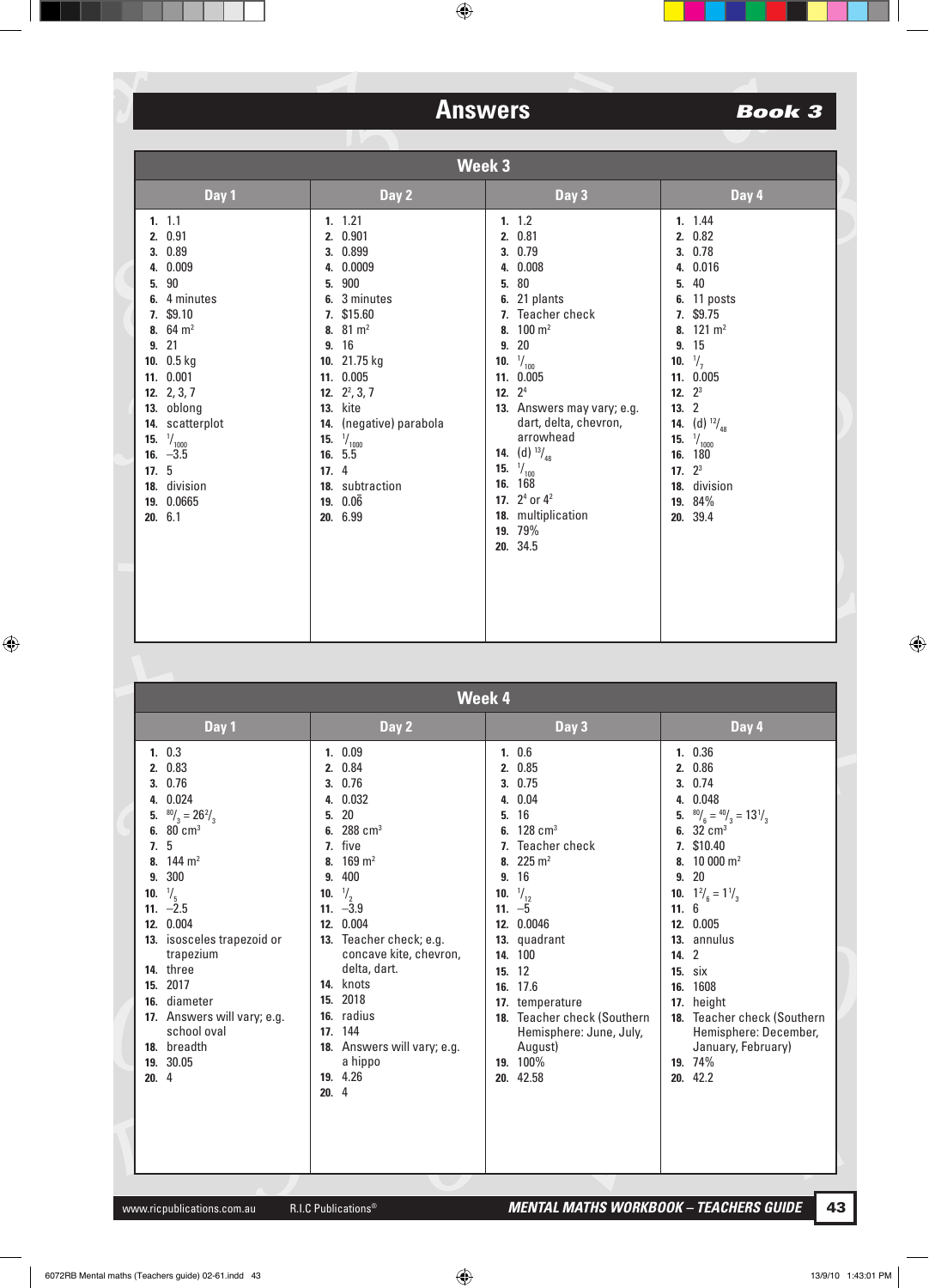| <b>Week 5</b>                                                                                                                                                                                                                                                                                                                                                                                                                      |                                                                                                                                                                                                                                                                                                                                                                                                                 |                                                                                                                                                                                                                                                                                                                                                                               |                                                                                                                                                                                                                                                                                                                                                                                                                     |  |  |
|------------------------------------------------------------------------------------------------------------------------------------------------------------------------------------------------------------------------------------------------------------------------------------------------------------------------------------------------------------------------------------------------------------------------------------|-----------------------------------------------------------------------------------------------------------------------------------------------------------------------------------------------------------------------------------------------------------------------------------------------------------------------------------------------------------------------------------------------------------------|-------------------------------------------------------------------------------------------------------------------------------------------------------------------------------------------------------------------------------------------------------------------------------------------------------------------------------------------------------------------------------|---------------------------------------------------------------------------------------------------------------------------------------------------------------------------------------------------------------------------------------------------------------------------------------------------------------------------------------------------------------------------------------------------------------------|--|--|
| Day 1                                                                                                                                                                                                                                                                                                                                                                                                                              | Day 2                                                                                                                                                                                                                                                                                                                                                                                                           | Day 3                                                                                                                                                                                                                                                                                                                                                                         | Day 4                                                                                                                                                                                                                                                                                                                                                                                                               |  |  |
| 1.0.5<br>2.0.87<br>0.73<br>0.056<br>4.<br>$^{80}/_{7} = 11^{3}/_{7}$<br>17 cm<br>6.<br>5<br>7.<br>8. Teacher check; e.g. part<br>of a microscopic human<br>cell.<br>48<br>9.<br>282<br>10.<br>11. 0.014<br>12. torus (or donut shape)<br>4<br>13.<br>60<br>14.<br>subset<br>15.<br>252<br>16.<br>17. Teacher check; e.g.<br>4, 9, 25, 36<br>18. Teacher check.<br>(Southern Hemisphere:<br>March, April, May)<br>19.3<br>20. 35.55 | 1.0.25<br>2. 0.88<br>3.0.72<br>0.064<br>4.<br>10<br>5.<br>$12 \text{ cm}$<br>6.<br>7.13<br>Teacher check; e.g.<br>8.<br>length of a mosquito.<br>9.28<br>10. 952<br>11. 0.005<br>1.0<br>12.<br>10<br>13.<br>decibels<br>14.<br>top vertex<br>15.<br>294<br>16.<br>17. Teacher check; e.g.<br>8, 64, 125<br>18. Teacher check.<br>(Southern Hemisphere:<br>September, October,<br>November)<br>19. 4<br>20. 39.4 | 1.0.25<br>2. 0.89<br>3.0.71<br>0.072<br>4.<br>$^{80}/_9 = 8^{8}/_9$<br>5.<br>20 cm<br>6.<br>$7. -24$<br>\$1820<br>8.<br>9. Teacher check; e.g.<br>Amount of carbohydrates<br>in a serving of food.<br>$2^{7}/_{8}$<br>10.<br>11.6<br>12. 100%<br>10<br>13.<br>25%<br>14.<br>$\frac{1}{10000}$<br>15.<br>336<br>16.<br>$\frac{1}{1000}$<br>17.<br>18. knots<br>19. 87%<br>20.5 | 1. 0.0625<br>2.0.17<br>$3. -0.01$<br>4. 0.0072<br>$\frac{8}{9}$<br>5.<br>$19 \text{ cm}$<br>6.<br>$7. -22$<br>\$2340<br>8.<br>9. Teacher check; e.g.<br>Amount of water to fill a<br>pool.<br>183<br>10.<br>$\frac{1}{2}$<br>11.<br>12. $1:1$<br>20<br>13.<br>400%<br>14.<br>$100 \; \mathrm{m}^2$<br>15.<br>378<br>16.<br>$\frac{1}{1000}$<br>17.<br>18. 21 600 (360 $^{\circ}$ $\times$ 60 nm)<br>19. 75%<br>20.6 |  |  |
|                                                                                                                                                                                                                                                                                                                                                                                                                                    |                                                                                                                                                                                                                                                                                                                                                                                                                 |                                                                                                                                                                                                                                                                                                                                                                               |                                                                                                                                                                                                                                                                                                                                                                                                                     |  |  |

| Week 6                                                                                                                                                                                                                                                                                                                                                                              |                                                                                                                                                                                                                                                        |                                                                                                                                                                                                                                                                           |                                                                                                                                                                                                                                                                                                 |  |
|-------------------------------------------------------------------------------------------------------------------------------------------------------------------------------------------------------------------------------------------------------------------------------------------------------------------------------------------------------------------------------------|--------------------------------------------------------------------------------------------------------------------------------------------------------------------------------------------------------------------------------------------------------|---------------------------------------------------------------------------------------------------------------------------------------------------------------------------------------------------------------------------------------------------------------------------|-------------------------------------------------------------------------------------------------------------------------------------------------------------------------------------------------------------------------------------------------------------------------------------------------|--|
| Day 1                                                                                                                                                                                                                                                                                                                                                                               | Day 2                                                                                                                                                                                                                                                  | Day 3                                                                                                                                                                                                                                                                     | Day 4                                                                                                                                                                                                                                                                                           |  |
| 1. 0.4<br>2.0.71<br>0.69<br>3.<br>0.007<br>4.<br>70<br>5.<br>20 cm<br>6.<br>$-29$<br>7.<br>\$2600<br>8.<br>9. Teacher check; e.g. The<br>amount of water in a<br>reservoir.<br>10. 1 010 200<br>11. $y < -3$<br>12. 50%<br>$\overline{2}$<br>13.<br>300%<br>14.<br>$\frac{1}{1}$ 1 000 000<br>15.<br>126<br>16.<br>17. formula<br><b>18.</b> (b) $7\frac{2}{3}\%$<br>19.7<br>20. 35 | 1.0.16<br>2. 0.72<br>3. 0.68<br>0.014<br>4.<br>35<br>5.<br>6. 16 cm<br>$7. -25$<br>8. \$2860<br>9. yottalitre<br>10. 21 204 100<br>11. $b \ge 3$<br>12. 0.5<br>13. 200<br>14. 50%<br>15. area<br>16. 84<br>17. histogram<br>18. \$145<br>19. 8<br>20.5 | 1.1<br>2. 0.73<br>3. 0.67<br>4. 0.021<br>$^{70}/_3$<br>5.<br>6. 24 cm<br>$7. -6$<br>8. about \$2600<br>9.<br>mg<br>$\frac{3}{8}$<br>10.<br>11. 130<br>12. $1:2$<br><b>13.</b> six<br>14. concentric<br>15. cylinder<br>16. slope<br>17. number<br>18. 50%<br>19.9<br>20.5 | 1.2.25<br>2. 0.74<br>3. 0.66<br>4. 0.028<br>$^{70}/_{4} = {^{35}/}_{2}$<br>5.<br>6. 27 cm<br>$7. -2$<br>8. about \$2704<br>9. tonnes<br>$\frac{5}{8}$<br>10.<br>11.1.25<br>12. 75%<br>13. 60<br>14. semicircle<br>15. reciprocal<br>16. gradient<br>17. node<br>18. 39 960 km<br>19. 10<br>20.5 |  |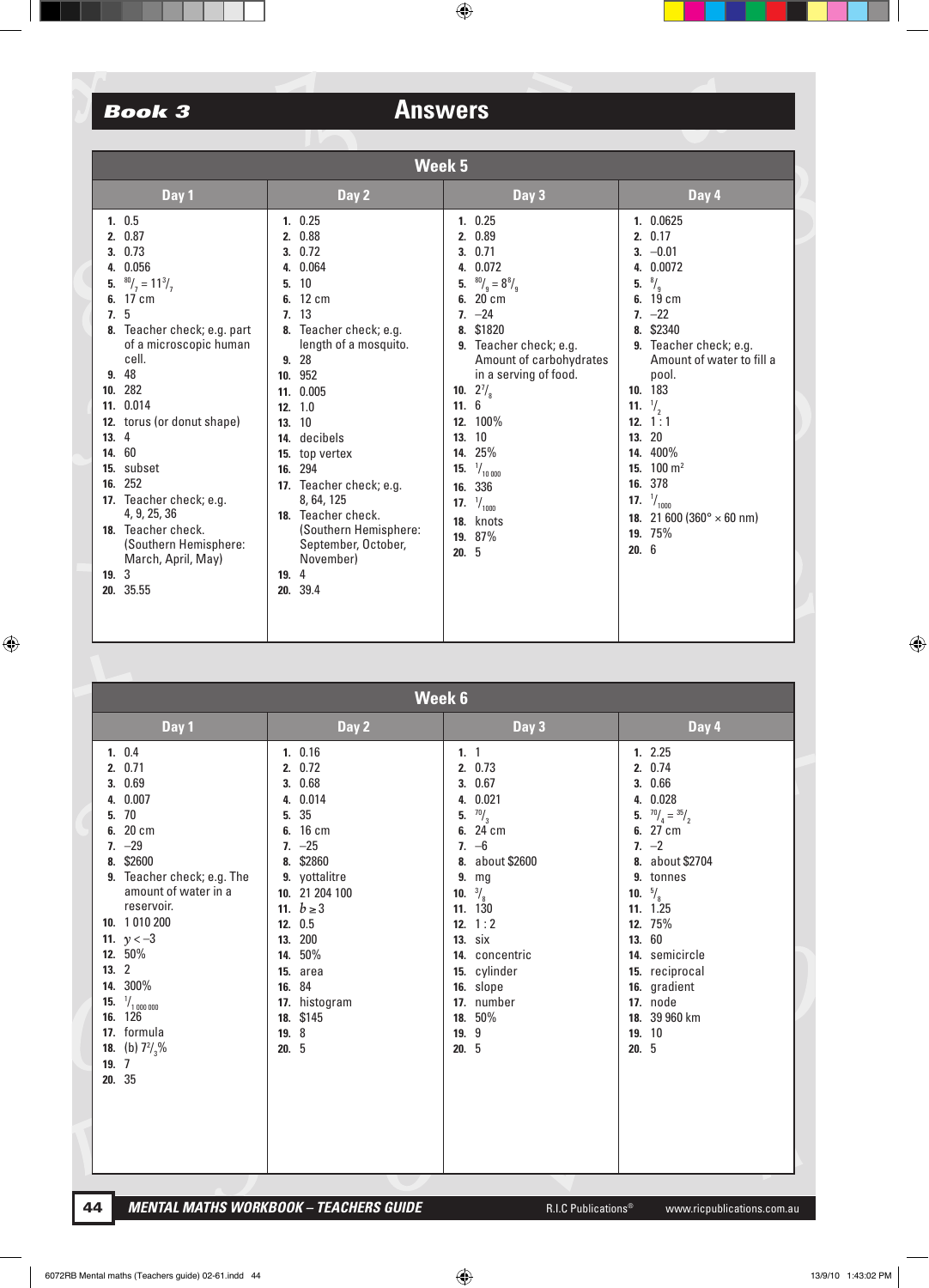| Week 7                                                                                                                                                                                                                                                                                                                                                         |                             |                                                                                                                                                                                                                                                                                |                                                                                                                                                                                                                                                                                                                       |                                                                                                                                                                                                                                                                                                                   |
|----------------------------------------------------------------------------------------------------------------------------------------------------------------------------------------------------------------------------------------------------------------------------------------------------------------------------------------------------------------|-----------------------------|--------------------------------------------------------------------------------------------------------------------------------------------------------------------------------------------------------------------------------------------------------------------------------|-----------------------------------------------------------------------------------------------------------------------------------------------------------------------------------------------------------------------------------------------------------------------------------------------------------------------|-------------------------------------------------------------------------------------------------------------------------------------------------------------------------------------------------------------------------------------------------------------------------------------------------------------------|
| Day 1                                                                                                                                                                                                                                                                                                                                                          |                             | Day 2                                                                                                                                                                                                                                                                          | Day 3                                                                                                                                                                                                                                                                                                                 | Day 4                                                                                                                                                                                                                                                                                                             |
| 1. $\frac{1}{2}$<br>2. 0.75<br>3.0.65<br>4. 0.035<br>$^{14}/_1$<br>5.<br>6. 36 cm<br>7. $-2$ , $(-16 + 14)$<br>8. about \$1040<br>9. Answers may vary; e.g.<br>micrograms<br><b>10.</b> Yes<br>11.1<br>12. about 565.2 cm <sup>3</sup><br>13. 20<br>14. $12 \times 12 \times 5$ cm<br>15. scatter plot<br>16. 196<br>17. junction<br>18. D<br>19.8<br>20. 2500 | 5.<br>11.1<br>18. B<br>19.2 | 1. $\frac{1}{3}$<br>2. 0.76<br>3. 0.64<br>4. 0.042<br>$70/6 = 35/3$<br>6. 81 cm<br>7. $-5$ , $(-17 + 12)$<br>8. about \$780<br>9. Answers may vary; e.g.<br>micrograms<br>10. No<br>12. circumference<br>13. 200<br>14. diameter<br>15. 10%<br>16. 147<br>17. False<br>20.0.25 | $\frac{1}{4}$<br>1.<br>2.0.77<br>3. 0.63<br>4. 0.049<br>10<br>5.<br>Teacher check.<br>6.<br>$7. -1(-13 + 12)$<br>8. about \$520<br>9. kilolitre<br><b>10.</b> Yes<br>11. $3^4 = 81$<br>12. minor arc<br>13. 30<br>14. 40%<br>15. scatter plot<br>16. 245<br>17. False<br>18, 47.7<br>19. 0.0002<br><b>20.</b> 1 metre | 1. $\frac{1}{5}$<br>2. 0.78<br>3. 0.62<br>4. 0.056<br>5. $^{70}/_8 = 8^{3}/_4$<br>6. \$435<br>7. $-13(-15 + 2)$<br>8. \$1300<br>9. kilograms<br><b>10.</b> Yes<br>11. $3^4 = 81$<br>12. major arc<br>13. 300<br>14. 900%<br>15. subitise (quickly count)<br>16. 294<br>17. 2000<br>18. 34.3<br>19. 0.0003<br>20.4 |

|                                                                                                                                                                                                                                                                                                                                                                                       | Week 8                                   |                                                                                                                                                                                                                                                                                                                                                                                          |                                                                                                                                                                                                                                                                                                                                                                         |                                                                                                                                                                                                                                                                                                                                                   |  |
|---------------------------------------------------------------------------------------------------------------------------------------------------------------------------------------------------------------------------------------------------------------------------------------------------------------------------------------------------------------------------------------|------------------------------------------|------------------------------------------------------------------------------------------------------------------------------------------------------------------------------------------------------------------------------------------------------------------------------------------------------------------------------------------------------------------------------------------|-------------------------------------------------------------------------------------------------------------------------------------------------------------------------------------------------------------------------------------------------------------------------------------------------------------------------------------------------------------------------|---------------------------------------------------------------------------------------------------------------------------------------------------------------------------------------------------------------------------------------------------------------------------------------------------------------------------------------------------|--|
| Day 1                                                                                                                                                                                                                                                                                                                                                                                 |                                          | Day 2                                                                                                                                                                                                                                                                                                                                                                                    | Day 3                                                                                                                                                                                                                                                                                                                                                                   | Day 4                                                                                                                                                                                                                                                                                                                                             |  |
| 1.0.01<br>2. 0.79<br>3.0.61<br>4. 0.063<br>$70g = 77$ / <sub>9</sub><br>5.<br>6.<br>1<br>7. $(-11 - 2) = -13$<br>8. about \$3120<br>9. megalitres or gigalitres<br><b>10.</b> Yes<br>11.8<br>12. 0.004<br>13. 50%<br>14. 150%<br>15. subitise<br>16. 282<br>17. $\frac{1}{1000}$<br>13 (One dozen plus one)<br>18.<br>19. 2000<br>20. No (It is a factor, but not<br>a prime factor.) | 6.1<br>8.<br>11. 16<br>14.<br>16.<br>17. | 1. $\frac{1}{4}$<br>2. 0.81<br>3. 0.79<br>4. 0.008<br>5. 80<br>7. $(-5 - 2) = -7$<br>about \$3900<br>9. millilitre<br><b>10.</b> Yes<br>12. 0.0005<br>13. 25%<br>300%<br>15. 180°<br>322<br>No (Platonic solids all<br>have only one face type;<br>e.g.<br>cube<br>O<br>dodecahedron<br>Δ<br>icosahedron<br>Δ<br>tetrahedron<br>Δ<br>octahedron<br>18. 70 years<br>19. 10 000<br>20. 25% | 1. $\frac{1}{49}$<br>2.18<br>0.08<br>3.<br>0.0006<br>4.<br>4000<br>5.<br>6.<br>$\mathbf{1}$<br>7. $(-3 - 2) = -5$<br>8. about \$3640<br>kilogram<br>9.<br>10. $(-4)$<br>11. two variables<br>12. recognise a number<br>without counting<br>13. 25%<br>20<br>14.<br>$\frac{1}{100}$<br>15.<br>96<br>16.<br>that number<br>17.<br>18. $2^6$<br>19. half a line<br>20. 25% | 1. $\frac{1}{3}$<br>2. 1.79<br>3.0.01<br>4. 0.0007<br>5. 5000<br>6.1<br>7. $(-7 - 2) = -9$<br>8. about \$4680<br>$9.$ kg/lbs<br>10. $-3$<br>11. tangent<br>$90^{\circ}$<br>12.<br>13. 20%<br>14. 1000<br>$\frac{1}{5}$<br>15.<br>16. 72<br>17. that number<br>18. $2^3$ , 7<br>19. A circle<br><b>20.</b> $x \div 4 = 120$ or<br>$x \div 120 = 4$ |  |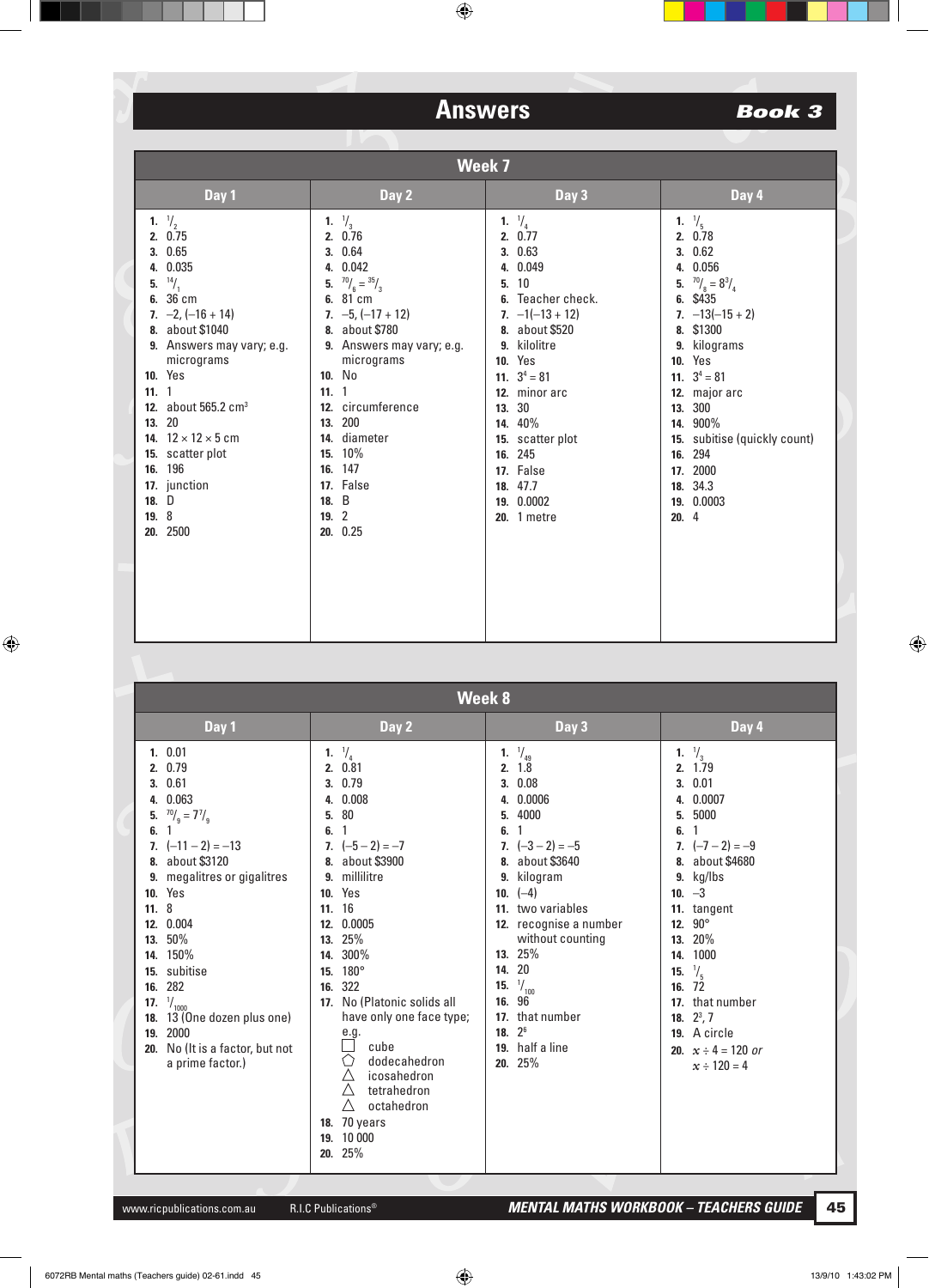## **Book 3**

# **Answers**

| Week 9                                                                                                                                                                                                                                                                                                                                                                               |                                                                                                                                                                                                                                                                                                                                                        |                                                                                                                                                                                                                                                                                                                                              |                                                                                                                                                                                                                                                                                                                                                                       |  |  |
|--------------------------------------------------------------------------------------------------------------------------------------------------------------------------------------------------------------------------------------------------------------------------------------------------------------------------------------------------------------------------------------|--------------------------------------------------------------------------------------------------------------------------------------------------------------------------------------------------------------------------------------------------------------------------------------------------------------------------------------------------------|----------------------------------------------------------------------------------------------------------------------------------------------------------------------------------------------------------------------------------------------------------------------------------------------------------------------------------------------|-----------------------------------------------------------------------------------------------------------------------------------------------------------------------------------------------------------------------------------------------------------------------------------------------------------------------------------------------------------------------|--|--|
| Day 1                                                                                                                                                                                                                                                                                                                                                                                | Day 2                                                                                                                                                                                                                                                                                                                                                  | Day 3                                                                                                                                                                                                                                                                                                                                        | Day 4                                                                                                                                                                                                                                                                                                                                                                 |  |  |
| 1. $\frac{1}{64}$<br>2. 0.09<br>$3. -0.07$<br>4. 0.0008<br>5. 40 000<br>$\overline{1}$<br>6.<br>7. \$11.70<br>8. about \$728<br>9. micrometre<br>10. 0.3<br>11. 24<br>12. Teacher check.<br>$20 \div 5 = 4$ or<br>$20 \div 4 = 5$<br><b>13.</b> $16\frac{2}{3}\%$<br>14. 10%<br><b>15. none</b><br>16. 100<br>17.5<br>18. MCMXC<br>19. $91^{\circ}$<br><b>20.</b> $\frac{1}{100000}$ | 1. $\frac{1}{2}$<br>2.0.1<br>$3. -0.08$<br>4. 0.0009<br>5, 4<br>6.1<br>7. \$13<br>8. about \$832<br>9. millimetre<br>10.1<br>11. $-7.5$<br>12. Teacher check.<br>$14 - 9 = 5$ or<br>$14 - 5 = 9$<br><b>13.</b> $14\frac{2}{7}\%$<br>14. 20%<br>15. space, boundary<br>16. 100<br>17.1<br>18. MCMXCIX<br>19. $157^{\circ}$<br><b>20.</b> $\frac{1}{10}$ | 1. $\frac{1}{9}$<br>2. 0.11<br>3. 9.8<br>4. 0.001<br>5. 500 000<br>6. $12a^2$<br>7. $\frac{1}{8}$<br>8. about \$5200<br>9.40<br>10. $-0.8$<br>11. $11 \times 24 \times 16$ cm<br>12. major sector<br><b>13.</b> $\frac{1}{8}$ = 12.5%<br>14. 40%<br>15. distort<br>16. 92<br>17. 480<br>18. $\leftarrow$<br><b>19. MCMX</b><br>20. perimeter | 1. $\frac{1}{8}$<br>2.0.22<br>3. 9.72<br>4. 0.0004<br>5. 200 000<br>6.1<br>7. $^{15}/_{100} = ^3/_{20}$<br>8. about \$10 400<br>9. 100<br>10.15<br>11. $9 \times 12 \times 18$ cm<br>12. minor sector<br><b>13.</b> $\frac{1}{9}$ = 11.1%<br>14. 50%<br>15. $x + 6 = 20$ or $20 - x = 6$<br>16. 115<br>17. 330<br>18. Teacher check; e.g.<br>19. MCMXCII<br>20. order |  |  |
|                                                                                                                                                                                                                                                                                                                                                                                      |                                                                                                                                                                                                                                                                                                                                                        |                                                                                                                                                                                                                                                                                                                                              |                                                                                                                                                                                                                                                                                                                                                                       |  |  |

|                                                                                                                                                                                                                                                                                                                                 | Week 10                                                                                                                                                                                                                                                                                                              |                                                                                                                                                                                                                                                                                                                                                                                                    |                                                                                                                                                                                                                                                                                                                                                                                        |  |  |
|---------------------------------------------------------------------------------------------------------------------------------------------------------------------------------------------------------------------------------------------------------------------------------------------------------------------------------|----------------------------------------------------------------------------------------------------------------------------------------------------------------------------------------------------------------------------------------------------------------------------------------------------------------------|----------------------------------------------------------------------------------------------------------------------------------------------------------------------------------------------------------------------------------------------------------------------------------------------------------------------------------------------------------------------------------------------------|----------------------------------------------------------------------------------------------------------------------------------------------------------------------------------------------------------------------------------------------------------------------------------------------------------------------------------------------------------------------------------------|--|--|
| Day 1                                                                                                                                                                                                                                                                                                                           | Day 2                                                                                                                                                                                                                                                                                                                | Day 3                                                                                                                                                                                                                                                                                                                                                                                              | Day 4                                                                                                                                                                                                                                                                                                                                                                                  |  |  |
| 1.0.1<br>33.79<br>2.<br>$1\frac{2}{3}$<br>3.<br>0.0006<br>500<br>5.<br>6.<br>Teacher check<br>about \$7800<br>8.<br>50<br>9.<br>24 cm<br>10.<br>3000<br>11.<br>ordered pair<br>12.<br>16.67%<br>13.<br>chord<br>14.<br>\$17<br>15.<br>328<br>16.<br>MDCCCXC<br>17.<br>Teacher check; e.g.<br>18.<br>600<br>19.<br>20 000<br>20. | 1. 256<br>2. 75.00<br>$2^{5}/7$<br>3.<br>4. 0.0008<br>400<br>5.<br>3<br>6.<br>7. \$6.50<br>8. about \$7280<br>9.60<br>10. 11 cm<br>$11. -15$<br>12. A trundle wheel<br>13. 10%<br>14. A cylinder or circular<br>prism<br>15. \$12.75<br>16. 410<br>MCMXCIV<br>17.<br>Teacher check; e.g.<br>18.<br>19. 30<br>20.0.14 | 1.0.1<br>2. 20.05<br>3. 19.95<br>$\mathbf{1}$<br>4.<br>400<br>5.<br>$\overline{7}$<br>6.<br>7. Yes<br>about \$6240<br>8.<br>80<br>9.<br>10. $\sqrt{20} \approx 4.47$ cm<br>11. 15<br>12. Answers will vary;<br>average is 1 hectare<br>5%<br>13.<br>14. oblique prisms<br>\$21.25<br>15.<br>4.5 <sub>m</sub><br>16.<br>3.7<br>17.<br><b>MCMXCV</b><br>18.<br>15m <sup>4</sup><br>19.<br>400<br>20. | 1. $-2$<br>2. 200.01<br>199.99<br>3.<br>$\overline{2}$<br>4.<br>20 000<br>5.<br>3<br>6.<br>$46^{\circ}$<br>7.<br>about \$41 600<br>8.<br>120<br>9.<br>13<br>10.<br>$11. -4$<br>12. Answers will vary;<br>average is 0.5 kilometres<br>13. 12.5%<br>$\overline{2}$<br>14.<br>\$17<br>15.<br>0.75L<br>16.<br>17. 0.33<br><b>MCMXCVII</b><br>18.<br>18m <sup>4</sup><br>19.<br>300<br>20. |  |  |
|                                                                                                                                                                                                                                                                                                                                 |                                                                                                                                                                                                                                                                                                                      |                                                                                                                                                                                                                                                                                                                                                                                                    |                                                                                                                                                                                                                                                                                                                                                                                        |  |  |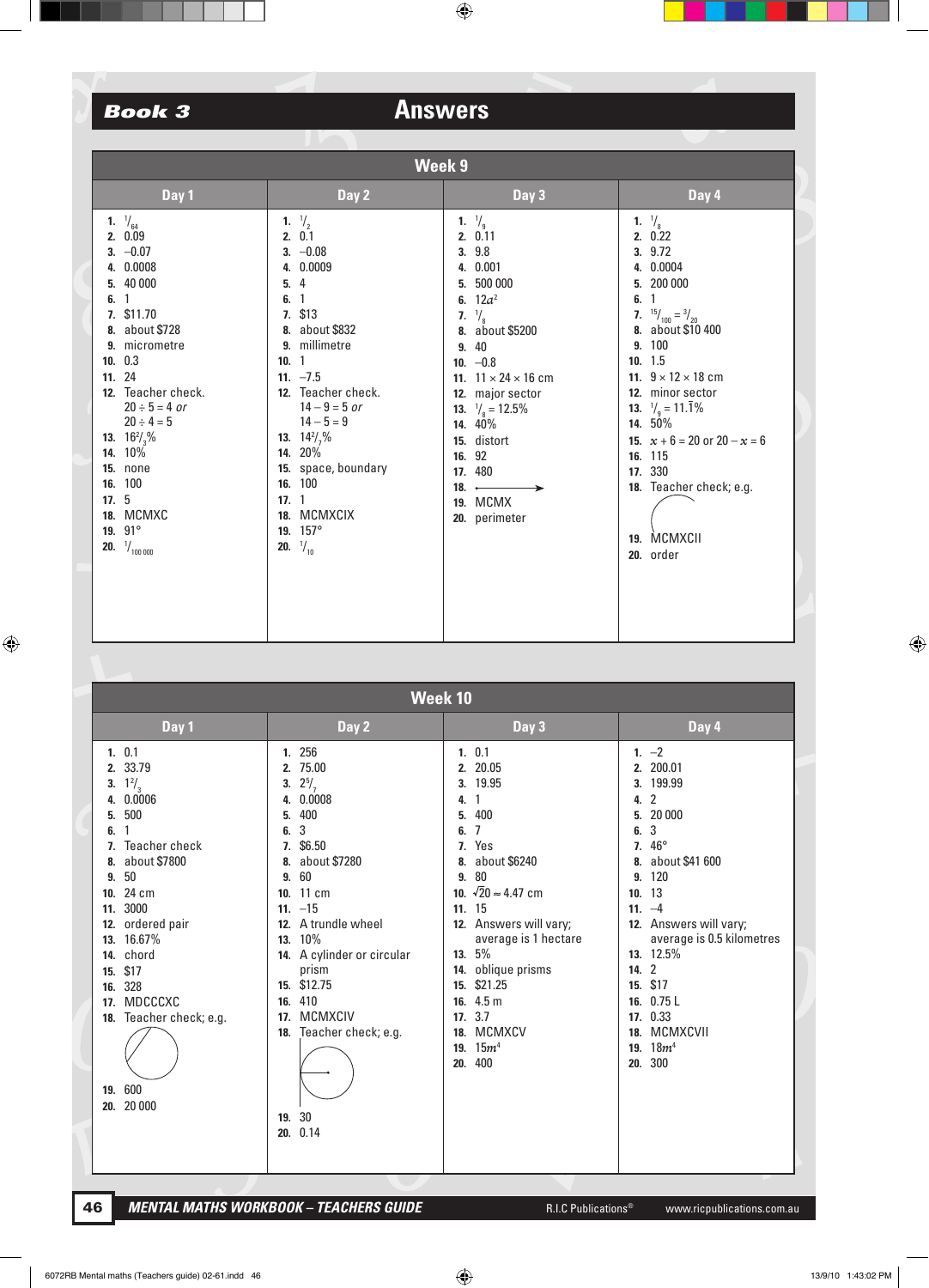| Week 11                                                                                                                                                                                                                                                                                                                                    |                                                                                                                                                                                                                                                                                                                                             |                                                                                                                                                                                                                                                                                                                                        |                                                                                                                                                                                                                                                                          |  |
|--------------------------------------------------------------------------------------------------------------------------------------------------------------------------------------------------------------------------------------------------------------------------------------------------------------------------------------------|---------------------------------------------------------------------------------------------------------------------------------------------------------------------------------------------------------------------------------------------------------------------------------------------------------------------------------------------|----------------------------------------------------------------------------------------------------------------------------------------------------------------------------------------------------------------------------------------------------------------------------------------------------------------------------------------|--------------------------------------------------------------------------------------------------------------------------------------------------------------------------------------------------------------------------------------------------------------------------|--|
| Day 1                                                                                                                                                                                                                                                                                                                                      | Day 2                                                                                                                                                                                                                                                                                                                                       | Day 3                                                                                                                                                                                                                                                                                                                                  | Day 4                                                                                                                                                                                                                                                                    |  |
| 1. $\frac{1}{4} = 0.25$<br>2. 30.05<br>3. 29.95<br>4. 1.5<br>600<br>5.<br>$\overline{4}$<br>6.<br>7. Teacher check; e.g.<br>8. about \$4940<br>9. 240<br>10. 5050<br>11. 96%<br>12. 100 °C/212 °F<br>13. 1.25%<br>14. $\frac{1}{2}$<br>15. 8 am<br>16. 10 cm $\times$ 12 cm $\times$ 18 cm<br>17. 2000<br>18. MCMXCVIII<br>19. 24<br>20.13 | 1. $-2$<br>2. 20.04<br>3. 19.96<br>4. 0.8<br>5. 500<br>6. 6<br>7. $90^{\circ}$<br>8. about \$15 600<br>9. 200<br>10. 500 500<br>11. 85%<br>12. thermometer<br>13. 1%<br>14. 2:1 (diameter is double<br>the radius)<br>15. 23.00 or 11 pm<br><b>16.</b> (b) $^{48}/_{50}$<br>17. 3000<br>18. MDL<br>19. $\approx 100 \text{ m}$<br>20. three | 1. 0.001<br>2. 0.033<br>3. 0.027<br>4. 0.00009<br>5.10<br>6. 9<br>$7. -15$<br>8. about \$10 400<br>9. 120<br>10. 34<br>11. $k \ge 2$<br>12. $(3! = 3 \times 2 \times 1 = 6)$ 3<br>factorial = $6$<br>13. $360^{\circ}$<br>14. $y^2 + 2xy + x^2$<br>15. 25%<br>16. (b) $^{49}/_{50}$<br>17. 2500<br>18. MCMXCIII<br>19. 50 000<br>20.12 | 1. $-3$<br>2. 0.004<br>3.0<br>4. 0.000004<br>5.1<br>6. 14<br>$7. -54$<br>8. about \$13 000<br>9. 160<br>10.28<br>11. $l < 5$<br>12. $3! = 6$<br>13. right<br>14. $y^2 + 4y + 4$<br>15. 60%<br><b>16.</b> (b) $^{48}/_{60}$<br>17. 3320<br>18. MCMXIX<br>19. 10<br>20. 54 |  |

| <b>Week 12</b>                                                                                                                                                                                                                                                                                                           |                                                                                                                                                                                                                                                                                                                                                        |                                                                                                                                                                                                                                                                                                                 |                                                                                                                                                                                                                                                                                        |  |
|--------------------------------------------------------------------------------------------------------------------------------------------------------------------------------------------------------------------------------------------------------------------------------------------------------------------------|--------------------------------------------------------------------------------------------------------------------------------------------------------------------------------------------------------------------------------------------------------------------------------------------------------------------------------------------------------|-----------------------------------------------------------------------------------------------------------------------------------------------------------------------------------------------------------------------------------------------------------------------------------------------------------------|----------------------------------------------------------------------------------------------------------------------------------------------------------------------------------------------------------------------------------------------------------------------------------------|--|
| Day 1                                                                                                                                                                                                                                                                                                                    | Day 2                                                                                                                                                                                                                                                                                                                                                  | Day 3                                                                                                                                                                                                                                                                                                           | Day 4                                                                                                                                                                                                                                                                                  |  |
| 1. 0.01<br>2. 0.044<br>3. 0.036<br>4. 0.00016<br>5. 10<br>$5^6$<br>6.<br>7. 40<br>8. about \$20 800<br>9. 640<br>10. 81, 243<br>11. $-0.3$<br>12. 開開開<br>13. congruent<br>14. $x^2 + 14x + 49$<br>15. $48 \text{ cm}^2$<br><b>16.</b> (a) $^{25}/_{30}$<br>17. four<br>18. MCMXCI<br>19. $3.34 \times 10^{-2}$<br>20. 24 | 1. $-4$<br>2. 100.02<br>3. 99.98<br>4. 2<br>5000<br>5.<br>5 <sup>9</sup><br>6.<br>$7. -6$<br>about \$780<br>8.<br>9. 1440<br>10. 16, 32, 64<br>11. 0.2<br><u>ини ин ин</u><br>12.<br>13. A cone or circular<br>pyramid<br>14. $a^2 - 18a + 81$<br>15. $56 \text{ cm}^2$<br><b>16.</b> (b) $^{42}/_{50}$<br>17. 10<br>18. MCMLXXXI<br>19. 0.4<br>20. 36 | 1. 0.001<br>2. 0.066<br>3. 0.054<br>0.00036<br>4.<br>10<br>5.<br>6. $25%$<br>7. \$12.35<br>$\frac{1}{6}$<br>8.<br>2.4<br>9.<br>10. about \$12 480<br>11.3.5<br>12. $+2$<br>13. dodecahedron<br>14. $m^2 - 4m + 4$<br>15. order of operations<br>16. 20<br>17. $6.32 \times 10^4$<br>18. MCM<br>19. 200<br>20.41 | 1. $-5$<br>2. 0.077<br>3. 0.063<br>4. 0.00049<br>5.10<br>6. $12.5%$<br>7. \$7.15<br>$\frac{3}{4}$<br>8.<br>9.4<br>10. about \$2080<br>11. $-7.5$<br>12. $-11$<br>13. icosahedron<br>14. $y^2 - 10y + 25$<br>15.<br>16.2<br>17. $1.86 \times 10^{-3}$<br>18. MCMV<br>19. 2000<br>20. 48 |  |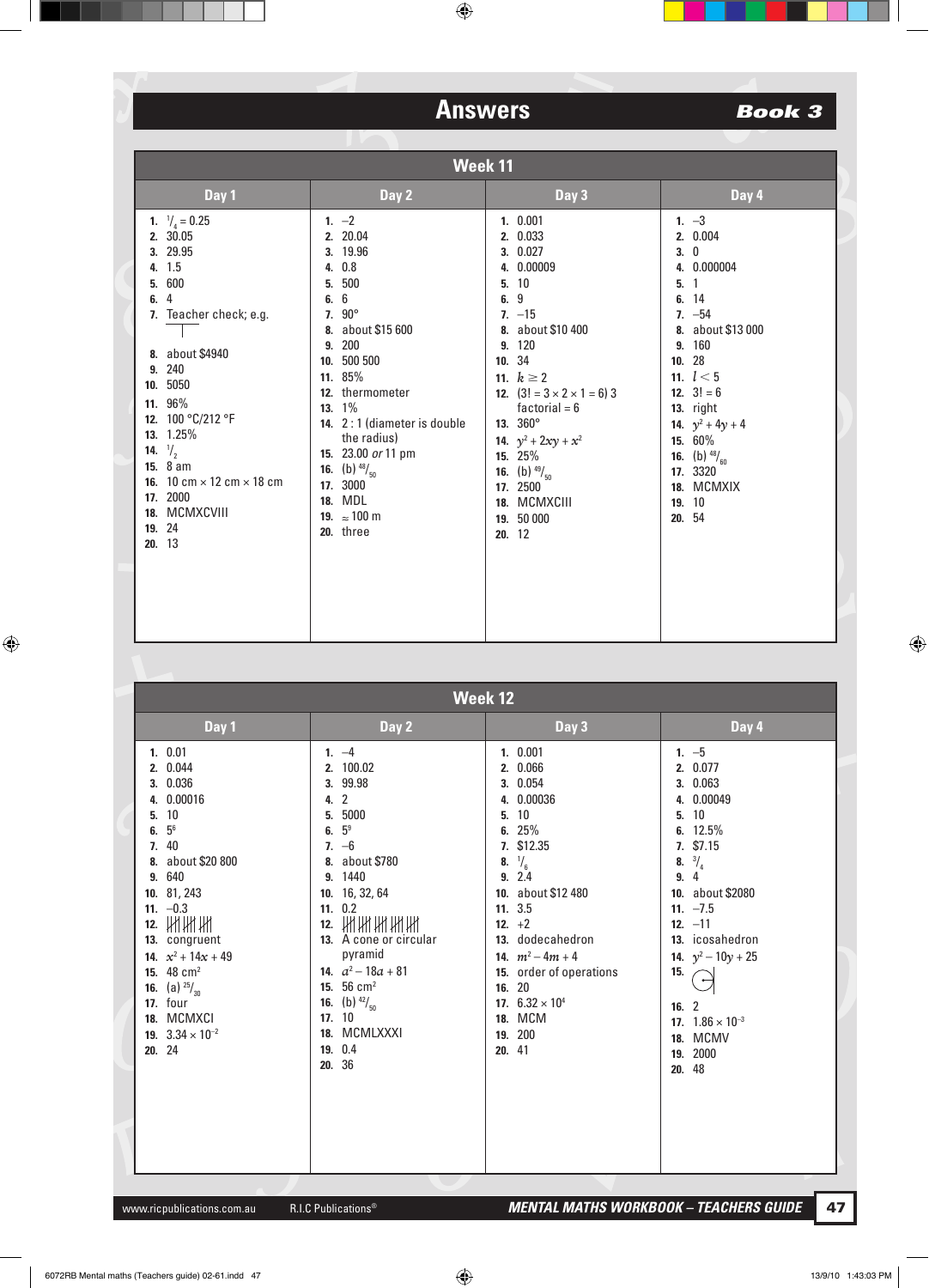| Week 13                                                                                                                                                                                                                                                                                                           |                                                                                                                                                                                                                                                                                                                                                                     |                                                                                                                                                                                                                                                                                                                                                                     |                                                                                                                                                                                                                                                                                                                     |  |  |
|-------------------------------------------------------------------------------------------------------------------------------------------------------------------------------------------------------------------------------------------------------------------------------------------------------------------|---------------------------------------------------------------------------------------------------------------------------------------------------------------------------------------------------------------------------------------------------------------------------------------------------------------------------------------------------------------------|---------------------------------------------------------------------------------------------------------------------------------------------------------------------------------------------------------------------------------------------------------------------------------------------------------------------------------------------------------------------|---------------------------------------------------------------------------------------------------------------------------------------------------------------------------------------------------------------------------------------------------------------------------------------------------------------------|--|--|
| Day 1                                                                                                                                                                                                                                                                                                             | Day 2                                                                                                                                                                                                                                                                                                                                                               | Day 3                                                                                                                                                                                                                                                                                                                                                               | Day 4                                                                                                                                                                                                                                                                                                               |  |  |
| 1.0.01<br>2. 0.088<br>3. 0.072<br>4. 0.00064<br>5.10<br>$0.\overline{6}$<br>6.<br>\$7.80<br>7.<br>8. 250 000 000 000<br>9. 80<br>10. about \$7280<br>11.1<br>12.1<br>13. octahedron<br>14. $4a^2 + 4a + 1$<br>15. inequality<br>16. open curve<br>17. $4.72 \times 10^{1}$<br>18. MCMLXXXIV<br>19. 1000<br>20. 60 | 1. $-2$<br>2. 0.099<br>3. 0.081<br>0.00081<br>4.<br>10<br>5.<br>6. $20\%$<br>7. \$16.25<br>8. $2.5 \times 10^{1}$<br>9. 100<br>10. about \$3380<br>11. 3.5<br>12. 10<br>13. tetrahedron<br>14. $9y^2 - 6y + 1$<br>15. open curve<br>16. Answers will vary; e.g.<br>displacement/sling on a<br>crane.<br>17. $6.31 \times 10^{-1}$<br>18. MCMLIV<br>19. 500<br>20.72 | 1. $\frac{1}{64}$<br>10.5<br>2.<br>3.9.5<br>5<br>4.<br>20<br>5.<br>6. $0.8\overline{3}$<br>7. $S^4$<br>8. $6.9 \times 10^{2}$<br>9.48<br>10. about \$4160<br>11. 0.8<br><b>12.</b> $^{10}/_2 = 5$<br>13. cube<br>14. $25a^2 - 10a + 1$<br>15. Teacher check; e.g.<br>displacement volume<br>16. $1.92 \times 10^3$<br>17. 58 500<br>18. MCMLIX<br>19. 0.1<br>20. 84 | 1.5<br>2. 10.005<br>3. 9.995<br>4. 0.05<br>5. 2000<br>6. $0.\overline{3}$<br>7.16<br>8. $9.9 \times 10^{2}$<br>9.24<br>10. about \$12 480<br>11.0.5<br><b>12.</b> $^{10}/_3 = 3^{1}/_3$<br>13.2<br>14. $16a^2 + 8a + 1$<br>15. X-intercept<br>16. $2.009 \times 10^3$<br>17. 121 600<br>18. MCMLV<br>19.1<br>20. 96 |  |  |

|                                           | Week 14                                                                                                                                                                                                                                                                                                           |                                                                                                                                                                                                                                                                                                                          |                        |                                                                                                                                                                                                                                                                                                          |                                                    |                                                                                                                                                                                                                                                                                                                                                                                   |
|-------------------------------------------|-------------------------------------------------------------------------------------------------------------------------------------------------------------------------------------------------------------------------------------------------------------------------------------------------------------------|--------------------------------------------------------------------------------------------------------------------------------------------------------------------------------------------------------------------------------------------------------------------------------------------------------------------------|------------------------|----------------------------------------------------------------------------------------------------------------------------------------------------------------------------------------------------------------------------------------------------------------------------------------------------------|----------------------------------------------------|-----------------------------------------------------------------------------------------------------------------------------------------------------------------------------------------------------------------------------------------------------------------------------------------------------------------------------------------------------------------------------------|
|                                           | Day 1                                                                                                                                                                                                                                                                                                             | Day 2                                                                                                                                                                                                                                                                                                                    |                        | Day 3                                                                                                                                                                                                                                                                                                    |                                                    | Day 4                                                                                                                                                                                                                                                                                                                                                                             |
| 1.<br>2.<br>5.<br>6.<br>9.<br>12.<br>13.0 | $\frac{1}{25}$<br>5.05<br>3. 4.95<br>4. 0.25<br>100<br>0.8<br>Teacher check<br>8. $6.89 \times 10^{-2}$<br>120<br>10. $1.996 \times 10^{3}$<br>11. 37<br>$^{10}/_{4}$ = 2 <sup>1</sup> / <sub>2</sub><br>14. $1:5$<br>15. $24 \times 12 \times 16$ cm<br>16. \$4.95<br>17. 20<br>18. MCMLII<br>19. 0.4<br>20. 108 | 1. $\frac{1}{9}$<br>2. 10.05<br>9.95<br>3.<br>0.5<br>4.<br>200<br>5.<br>0.16<br>6.<br>7. \$4.55<br>8. $1.2 \times 10^{-3}$<br>60<br>9.<br>10. $1.997 \times 10^3$<br>11. $-3$<br><b>12.</b> $^{10}/_5 = 2$<br>13.1<br>14. 7:2000<br>15. Y-intercept<br>16. \$9.95<br>17. 44 000<br>18. MCMLVIII<br>0.6<br>19.<br>20. 109 | 5.<br>6.<br>9.<br>13.8 | 1. $\frac{1}{36}$<br>2.3.05<br>3. 2.95<br>4. 0.15<br>60<br>0.0001<br>7. Yes<br>8. 2 400 000<br>56<br>10. astronomical unit<br>11. 40%<br>12. $(a \text{ and } c)(b \text{ and } d)$<br>14. manometer<br>15. 89%<br>16. $30^{\circ}$<br><b>17.</b> Yes<br>18. $3.34 \times 10^{-2}$<br>19. 0.8<br>20. 110 | 5.<br>6.<br>7.<br>8.<br>9.<br>13. V<br>14.<br>19.1 | 1. $\frac{1}{16}$<br>2. 4.05<br>3. 3.95<br>4. 0.2<br>80<br>0.89<br>No<br>297<br>68<br>10. the mean distance from<br>Earth to the sun<br>11. 20%<br>12. speed and direction<br>kilometres per hour<br>(km/h) or miles per hour<br>(mph)<br>15. A point where a path<br>crosses the $x$ or $y$ axis.<br>16. $15^{\circ}$<br><b>17.</b> Yes<br>18. $8.674 \times 10^{-2}$<br>20. 111 |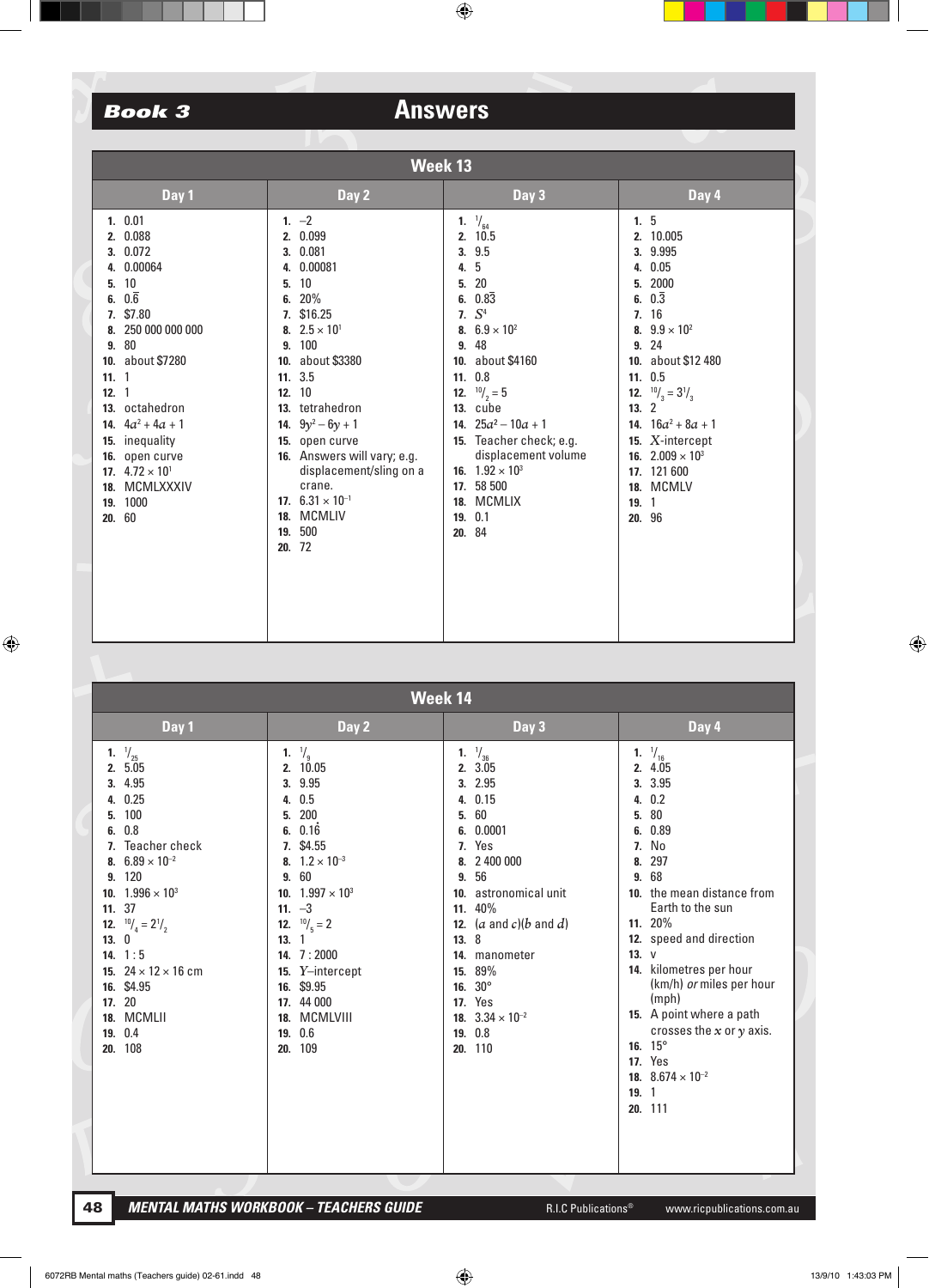| Week 15                                                                                                                                                                                                                                                                                                                                                                                                                                                                              |                                                                                                                                                                                                                                                                                                                                                                         |                                                                                                                                                                                                                                                                                                                                                                     |                                                                                                                                                                                                                                                                                                                                                        |  |
|--------------------------------------------------------------------------------------------------------------------------------------------------------------------------------------------------------------------------------------------------------------------------------------------------------------------------------------------------------------------------------------------------------------------------------------------------------------------------------------|-------------------------------------------------------------------------------------------------------------------------------------------------------------------------------------------------------------------------------------------------------------------------------------------------------------------------------------------------------------------------|---------------------------------------------------------------------------------------------------------------------------------------------------------------------------------------------------------------------------------------------------------------------------------------------------------------------------------------------------------------------|--------------------------------------------------------------------------------------------------------------------------------------------------------------------------------------------------------------------------------------------------------------------------------------------------------------------------------------------------------|--|
| Day 1                                                                                                                                                                                                                                                                                                                                                                                                                                                                                | Day 2                                                                                                                                                                                                                                                                                                                                                                   | Day 3                                                                                                                                                                                                                                                                                                                                                               | Day 4                                                                                                                                                                                                                                                                                                                                                  |  |
| 1. $\frac{1}{49}$<br>2. 1.55<br>3.1.45<br>4. 0.075<br>30<br>5.<br>6. 0.01<br>7. Yes<br>8. Answers will vary; e.g.<br>the world's<br>population.<br>9.72<br>10. Teacher check; e.g.<br>$\frac{1}{3}$ 0.333 or $\frac{3}{11}$ 0.27<br>11. $71\%$<br><b>12.</b> $^{10}/_6 = 1^2/_3$<br>13. no lines of symmetry<br>14. translation (slide)<br>15. irrational<br>16. $60^{\circ}$<br>17. $1.334 \times 10^{-1}$<br>18. MCMLVI<br>19.12<br>20. Teacher check; e.g.<br>$\sqrt{2}$ or $\pi$ | 1. $\frac{1}{4}$<br>2. 2.05<br>3. 1.95<br>4.0.1<br>40<br>5.<br>6. 0.001<br>7. Yes<br>$18^{\circ}$<br>8.<br>76<br>9.<br>$10.$ ray<br>11. linear<br><b>12.</b> $^{10}/_7 = 1^{3}/_7$<br><b>13.</b> nine<br>14. reflection (flip)<br>15. Teacher check; H drawn<br>smaller<br>16. $90^{\circ}$<br>17. $4.00334 \times 10^{1}$<br>18. MCMXLIV<br>19.14<br>20. circumference | $\frac{1}{64}$<br>1.<br>2. 2.55<br>3.2.45<br>4. 0.125<br>50<br>5.<br>6. 0.02<br>7. $x < 1$<br>They stay the same<br>8.<br>9. 84<br>10. dodecagon or<br>duounidecagon<br>11. $-600$<br><b>12.</b> $^{10}/_8 = 1^{1}/_4$<br>13. three<br>14. 100 m<br>15. 40°<br><b>16.</b> 10 hours<br>17. $3.034 \times 10^{-2}$<br>18. MCMXLII<br>19. 1.6<br>20. a Cartesian plane | 1. $\frac{1}{64}$<br>2. 4.55<br>3.4.45<br>4. 0.225<br>90<br>5.<br>6.0.05<br>7. $12(6 + 2) = 12(8) = 96$<br>8. They stay the same<br>9. 168<br>10. $(c)$ both<br>11. 0.02<br><b>12.</b> $^{10}/_9 = 1\frac{1}{9}$<br><b>13.</b> four<br>14. 2000 m<br>$10^{\circ}$<br>15.<br>16. 20 hours<br>17. $3.34 \times 10^{-4}$<br>18. MCMXXXIX<br>19.18<br>20.4 |  |

|    | Week 16                                                                                                                                                                                                                                                                                                                                                |                                                                                                                                                                                                                                                                                                |                                                                                                                                                                                                                                                                               |                                                                                                                                                                                                                                                                            |  |
|----|--------------------------------------------------------------------------------------------------------------------------------------------------------------------------------------------------------------------------------------------------------------------------------------------------------------------------------------------------------|------------------------------------------------------------------------------------------------------------------------------------------------------------------------------------------------------------------------------------------------------------------------------------------------|-------------------------------------------------------------------------------------------------------------------------------------------------------------------------------------------------------------------------------------------------------------------------------|----------------------------------------------------------------------------------------------------------------------------------------------------------------------------------------------------------------------------------------------------------------------------|--|
|    | Day 1                                                                                                                                                                                                                                                                                                                                                  | Day 2                                                                                                                                                                                                                                                                                          | Day 3                                                                                                                                                                                                                                                                         | Day 4                                                                                                                                                                                                                                                                      |  |
| 5. | 1. $\frac{1}{81}$<br>2. 5.46<br>3. 5.34<br>4. 0.324<br>90<br>6. 0.625<br>7.0.3<br>8. Teacher check $-$ any<br>decimal number greater<br>than $\frac{1}{4}$ and less than $\frac{1}{2}$<br>9.52<br>10. $30^\circ$<br>11. $-0.5$<br>12. 64<br>13.0<br>14. 100%<br>15. 50 m<br>16. $-45$<br>17. $1.001 \times 10^{-2}$<br>18. MCMXXXV<br>19.2<br>$20. +5$ | 1.14<br>2. 60.06<br>3. 59.94<br>4. 3.6<br>1000<br>5.<br>6. 0.875<br>$\frac{4}{9}$<br>7.<br>8. $10^{2}/_{3}$<br>9. 52<br>10. 120°<br>11.1<br>12.1<br><b>13. two</b><br>14. 91%<br>15. 300 m<br>16. $-44$<br>17. $4.010334 \times 10^{2}$<br>18. MCMXLV<br>19. 0.3<br><b>20.</b> $7(7y^2 - x^2)$ | 1. 0.01<br>2. 1.26<br>3. 1.14<br>4. 0.072<br>$20\,$<br>5.<br>0.125<br>6.<br>$\overline{7}$<br>$\overline{1}$ .<br>2 hours<br>8.<br>44<br>9.<br>96<br>10.<br>11.3<br>12. three<br>13. 180°<br>14. 200 m<br>15. 78%<br>16. $-43$<br>17. 6.32<br>18. MCMXX<br>19. 0.6<br>20. 112 | 1.16<br>2. 2.46<br>3. 2.34<br>4. 0.144<br>40<br>5.<br>6. 0.375<br>$7. -1$<br>8. 4 hours<br>44<br>9.<br>10.24<br>11. $\frac{1}{3}$<br>$6 \overline{6}$<br>12.<br>13. $5^{\circ}$<br>14. 300 m<br>98%<br>15.<br>16. $-46$<br>17. 6.02<br>MCMXXX<br>18.<br>19. 0.9<br>20. 113 |  |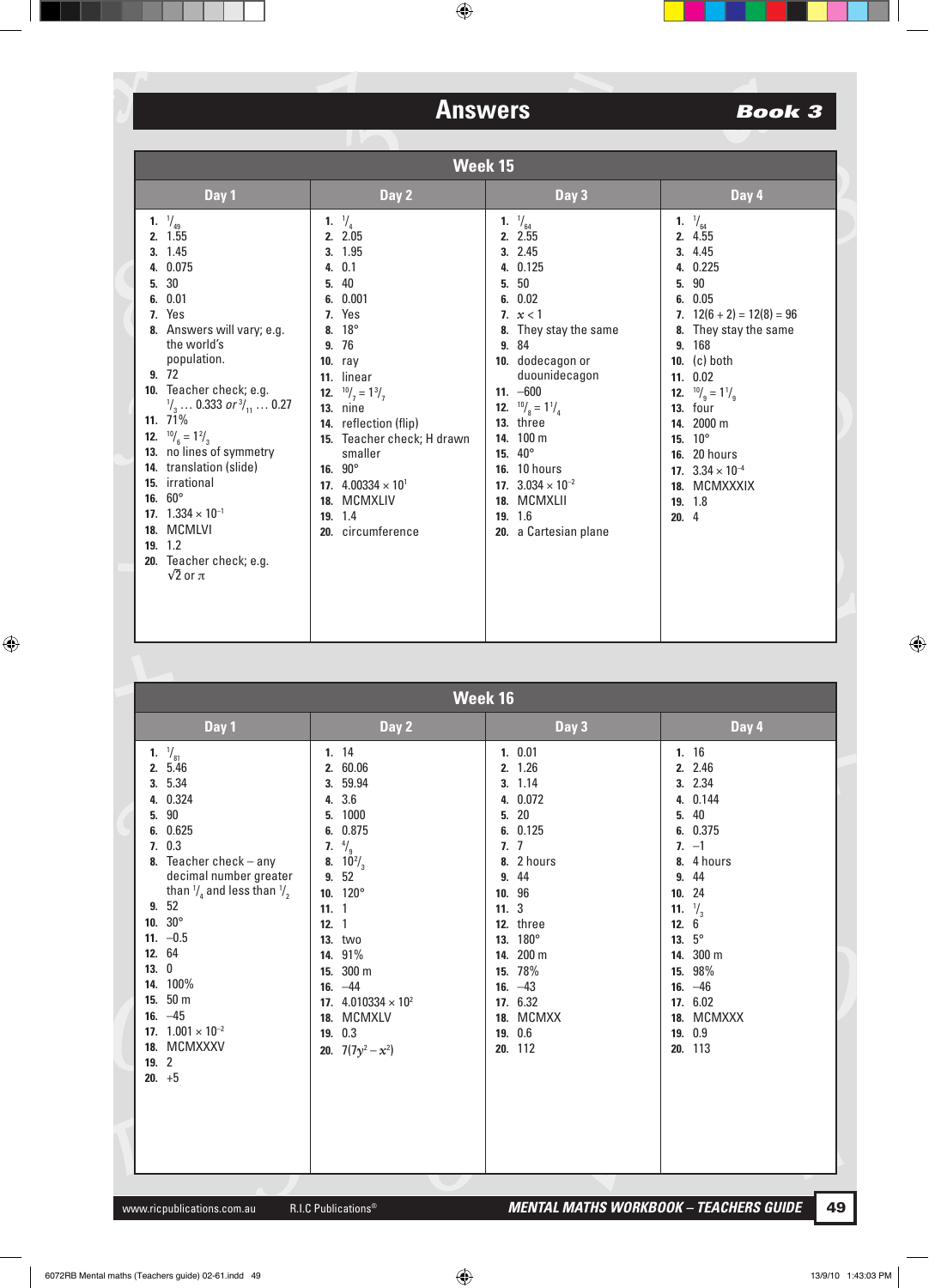| Week 17                                                                                                                                                                                                                                                                                                          |                                                                                                                                                                                                                                                                            |                                                                                                                                                                                                                                                                                                      |                                                                                                                                                                                                                                                                |  |  |  |
|------------------------------------------------------------------------------------------------------------------------------------------------------------------------------------------------------------------------------------------------------------------------------------------------------------------|----------------------------------------------------------------------------------------------------------------------------------------------------------------------------------------------------------------------------------------------------------------------------|------------------------------------------------------------------------------------------------------------------------------------------------------------------------------------------------------------------------------------------------------------------------------------------------------|----------------------------------------------------------------------------------------------------------------------------------------------------------------------------------------------------------------------------------------------------------------|--|--|--|
| Day 1                                                                                                                                                                                                                                                                                                            | Day 2                                                                                                                                                                                                                                                                      | Day 3                                                                                                                                                                                                                                                                                                | Day 4                                                                                                                                                                                                                                                          |  |  |  |
| 1. $\frac{1}{121}$<br>2. 4.26<br>4.14<br>3.<br>0.252<br>4.<br>70<br>5.<br>37.5%<br>6.<br>7. $x = 4$ or $-4$<br>$(a+3)(a-2)$<br>8.<br>300<br>9.<br>10. 160 km<br>100<br>11.<br>12. $(c)$ both<br>13.<br>25, 125<br>14.<br>$60^\circ$<br>15.<br>16. $-48$<br>17. 63.3<br><b>MCMXL</b><br>18.<br>19. 1.8<br>20. 114 | 1.11<br>2. 3.66<br>3. 3.54<br>4. 0.216<br>$60\,$<br>5.<br>6. $62.5%$<br>7. 1100<br>8. $(4y-4)(y-3)$<br>125<br>9.<br>10. 100 km<br>11. 10<br>(a) congruency<br>12.<br>13.<br>14. 16, 64<br>$30^{\circ}$<br>15.<br>16. $-4$<br>17. 63 200<br>18. MCMLX<br>19. 2.1<br>20. 115 | 1. $\frac{1}{144}$<br>2.1.68<br>3. 1.52<br>4. 0.128<br>$20\,$<br>5.<br>6. 87.5%<br>7. 10 cm<br>(a) $\frac{1}{4}$<br>8.<br>75<br>9.<br>10. $-20$<br>11. 100<br>(a) congruency<br>12.<br>13. increase<br>14. pressure in gases<br>15. 1.5 km<br>16. $-8$<br>17. 2010<br>18. MCMLXX<br>19.12<br>20. 116 | 1.17<br>2. 8.08<br>3. 7.92<br>4. 0.64<br>100<br>5.<br>$5\%$<br>6.<br>7.3<br>8. (b) $40.1\%$<br>$90\,$<br>9.<br>10. $-12$<br>11. 10<br>12. (b) similarity<br>13. decrease<br>14. 20°<br>15. 15 km<br>16. $-17$<br>17. 2000<br>18. MCMLXXX<br>19. 1.5<br>20. 117 |  |  |  |

| Week 18                                                                                                                                                                                                                                                                                                      |                                                                                                                                                                                                                                                                                             |                                                                                                                                                                                                                                                                                |                                                                                                                                                                                                                                                                                          |  |  |
|--------------------------------------------------------------------------------------------------------------------------------------------------------------------------------------------------------------------------------------------------------------------------------------------------------------|---------------------------------------------------------------------------------------------------------------------------------------------------------------------------------------------------------------------------------------------------------------------------------------------|--------------------------------------------------------------------------------------------------------------------------------------------------------------------------------------------------------------------------------------------------------------------------------|------------------------------------------------------------------------------------------------------------------------------------------------------------------------------------------------------------------------------------------------------------------------------------------|--|--|
| Day 1                                                                                                                                                                                                                                                                                                        | Day 2                                                                                                                                                                                                                                                                                       | Day 3                                                                                                                                                                                                                                                                          | Day 4                                                                                                                                                                                                                                                                                    |  |  |
| 1. $\frac{1}{27}$<br>2. 6.48<br>3. 6.32<br>0.512<br>4.<br>$80\,$<br>5.<br>4%<br>6.<br>\$5.20<br>7.<br>$^{2}/_{21}$<br>8.<br>100<br>9.<br>10. $\frac{7}{9} + \frac{4}{5}$<br>11. 1 <sup>9</sup><br>12. 25<br>13. circular<br>14. 10°<br>15. 93.91 m<br>16. $-53$<br>17. 6.32<br>18. MMX<br>19. 1.8<br>20. 118 | 1. $\sqrt{10}$<br>2. 4.88<br>3. 4.72<br>4. 0.384<br>5. 60<br>6. $2.5\%$<br>7. \$3.90<br>8. $1\frac{1}{2}$<br>9.625<br>10. $\frac{a}{6} + 7t$<br>11. $2^{\degree}$<br>12. 24<br>13. isosceles triangle<br>14. 36°<br>15. 91.39 m<br>16. $-26$<br>17. 63 200<br>18. MMI<br>19. 2.1<br>20. 119 | 1. $\frac{1}{81}$<br>2. 4.58<br>3. 4.42<br>4. 0.36<br>225/4<br>5.<br>2%<br>6.<br>7. $5^2 \times 7$<br>8. $x = 16$<br>9. 600<br>10. 2.319 m<br>11.1<br>12. 2.5, 3.5<br>13. elliptical (oval-shaped)<br>14. 18°<br>15. 97%<br>16. 23<br>17. 46<br>18. MMIX<br>19. 2.4<br>20. 120 | 1. $\frac{1}{2}$<br>2. 5.68<br>3.5.52<br>4. 0.448<br>$70$<br>5.<br>6. $1\%$<br>7. $2^2 \times 5 \times 3^2$<br>8. $x = 10$<br>9. 400<br>10. 0.2319 m<br>11. 2.25<br>12. 2.4, 3.4<br>13. half a hyperbola<br>14. 90°<br>15. 86%<br>16. 22<br>17. 46 000<br>18. MMXI<br>19. 2.7<br>20. 121 |  |  |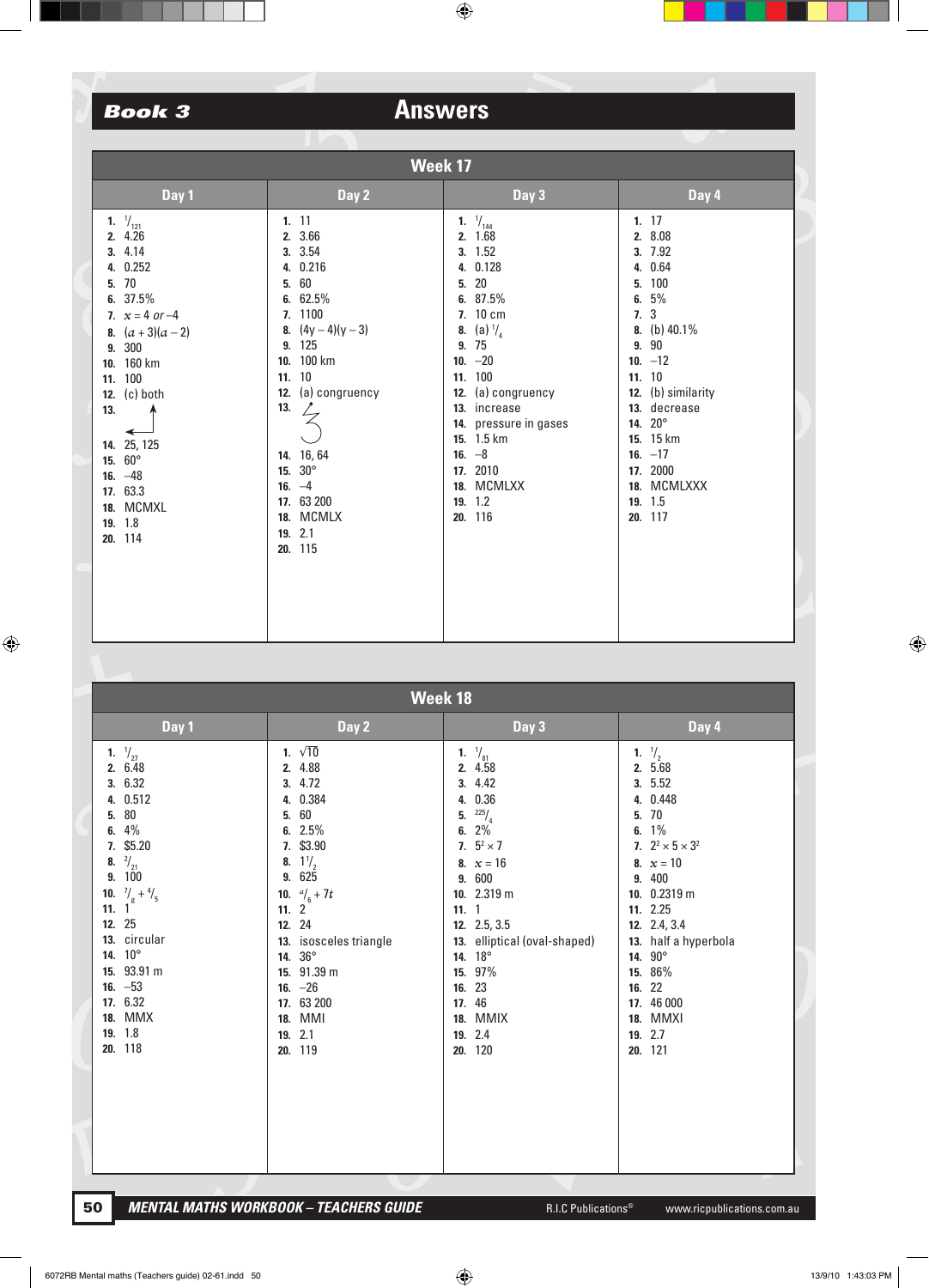## **Book 3**

|      | Week 19                                                                                                                                                                                                                                                                         |                                                                                                                                                                                                                                                                            |                                                                                                                                                                                                                                                                                                                    |                                                                                                                                                                                                                                                                                                                 |  |  |
|------|---------------------------------------------------------------------------------------------------------------------------------------------------------------------------------------------------------------------------------------------------------------------------------|----------------------------------------------------------------------------------------------------------------------------------------------------------------------------------------------------------------------------------------------------------------------------|--------------------------------------------------------------------------------------------------------------------------------------------------------------------------------------------------------------------------------------------------------------------------------------------------------------------|-----------------------------------------------------------------------------------------------------------------------------------------------------------------------------------------------------------------------------------------------------------------------------------------------------------------|--|--|
|      | Day 1                                                                                                                                                                                                                                                                           | Day 2                                                                                                                                                                                                                                                                      | Day 3                                                                                                                                                                                                                                                                                                              | Day 4                                                                                                                                                                                                                                                                                                           |  |  |
| 11.1 | 1. $\frac{1}{125}$<br>2. 2.48<br>3. 2.32<br>4. 0.192<br>5. 30<br>6. $0.5\%$<br>7. Teacher check<br>8. $x = 9$ or -9<br>9. 40<br>10. 0.01039 m<br>12. 1.4, 1.0, 0.5<br>13. parabola<br>14. 1.6, 3.2, 6.4<br>15. 72°<br>16. 121<br>17. 62.0<br><b>18. MMXX</b><br>19.3<br>20. 122 | 1. $-2$<br>2. 3.28<br>3.3.12<br>4. 0.256<br>40<br>5.<br>6. $0.1\%$<br>7. \$3.25<br>8. $x = 3$<br>9.4<br>10. 0.01939 m<br>11.1<br>12. 125, 216<br>13. (b) hyperbola<br>14. 2.4, 4.8, 9.6<br>15. $3^{\circ}$<br>16. 132<br>17. 6.32<br><b>18. MMXV</b><br>19. 0.5<br>20. 123 | $\frac{1}{4}$<br>1.<br>2. 300.01<br>3. 299.99<br>$\mathbf{3}$<br>4.<br>5. 30 000<br>6. $0.01\%$<br>7. $x = 3$<br>8. $2^4 \times 3^2$<br>9.50<br>10. $7.32 \text{ m}$<br>11.1<br>12. 100, 1000, 10 000<br>13. square<br>14. 45°<br>15. 89%<br>16. 16, 25, 36 (square)<br>17. 633<br>18. MMXVI<br>19. 2.5<br>20. 124 | 1. $\frac{1}{8}$<br>2. 400.001<br>3. 399.999<br>4. 0.4<br>5. 400 000<br>6. $8.\overline{3}\%$<br>7. $x = 2$<br>8. $2^3 \times 3 \times 5$<br>9.5<br>10. 1.98 m<br>11.1<br>12. 0.1, 0.01, 0.001<br>13. square<br>14. 8°<br>15. 83%<br>16. 10, 15, 21 (triangular)<br>17. 606<br>18. MMXXII<br>19. 3.4<br>20. 125 |  |  |

| <b>Week 20</b>                                                                                                                                                                                                                                                                                     |                                                                                                                                                                                                                                                                                                    |                                                                                                                                                                                                                                                                                       |                                                                                                                                                                                                                                                                       |  |
|----------------------------------------------------------------------------------------------------------------------------------------------------------------------------------------------------------------------------------------------------------------------------------------------------|----------------------------------------------------------------------------------------------------------------------------------------------------------------------------------------------------------------------------------------------------------------------------------------------------|---------------------------------------------------------------------------------------------------------------------------------------------------------------------------------------------------------------------------------------------------------------------------------------|-----------------------------------------------------------------------------------------------------------------------------------------------------------------------------------------------------------------------------------------------------------------------|--|
| Day 1                                                                                                                                                                                                                                                                                              | Day 2                                                                                                                                                                                                                                                                                              | Day 3                                                                                                                                                                                                                                                                                 | Day 4                                                                                                                                                                                                                                                                 |  |
| 1. $\frac{1}{16}$<br>2. 20.03<br>3. 19.97<br>4. 0.6<br>5. $666\frac{2}{3}$<br>6. $5%$<br>7. $c = 1$<br>8. $x = 6$<br>9. 120<br>10. 9.39 m<br>11. 0.8, 1.0, 1.2<br>12. $-1$<br>13. rectangular<br>14. 143<br>15. 36°<br>16. 22, 35<br>(pentagonal)<br>17. 6.33<br>18. MMXXIII<br>19. 2.5<br>20. 126 | 1. $\frac{1}{32}$<br>2. 20.02<br>3. 19.98<br>0.4<br>4.<br>1000<br>5.<br>20%<br>6.<br>7. $x = 2$<br>8. $x = 12$<br>9. 115<br>10. 9.31 m<br>11. 1.2, 1.5, 1.8<br>12.1<br>13. rectangular<br>14. 165<br>$60^\circ$<br>15.<br>16. 45,66<br>(hexagonal)<br>17. 6.33<br>18. MMXIII<br>19. 3.4<br>20. 127 | 1. $\frac{1}{64}$<br>2.0.23<br>3.0.17<br>0.006<br>4.<br>$^{20}/_3$<br>5.<br>2.5%<br>6.<br>7. \$210<br>400 m<br>8.<br>200<br>9.<br>10.8k<br>11. 121<br>12. 2:3:3<br>13. triangular<br>14. \$9.50<br>15. $6^{\circ}$<br>17<br>16.<br>56.01<br>17.<br>MMXXIX<br>18.<br>19. 10<br>20. 128 | 1. $\frac{1}{128}$<br>2. 0.202<br>3. 0.198<br>4. 0.0004<br>5. 100<br>6. $4\%$<br>7. \$120<br>8. 6000 m<br>9. 12.50<br>10. $10r$<br>11. 169<br>12. 5:1:5<br>13. circular<br>14. \$51.75<br>15. $4^{\circ}$<br>16. 19<br>17. 5.60<br>18. MMXXXII<br>19. 2.95<br>20. 129 |  |

R.I.C Publications<sup>®</sup>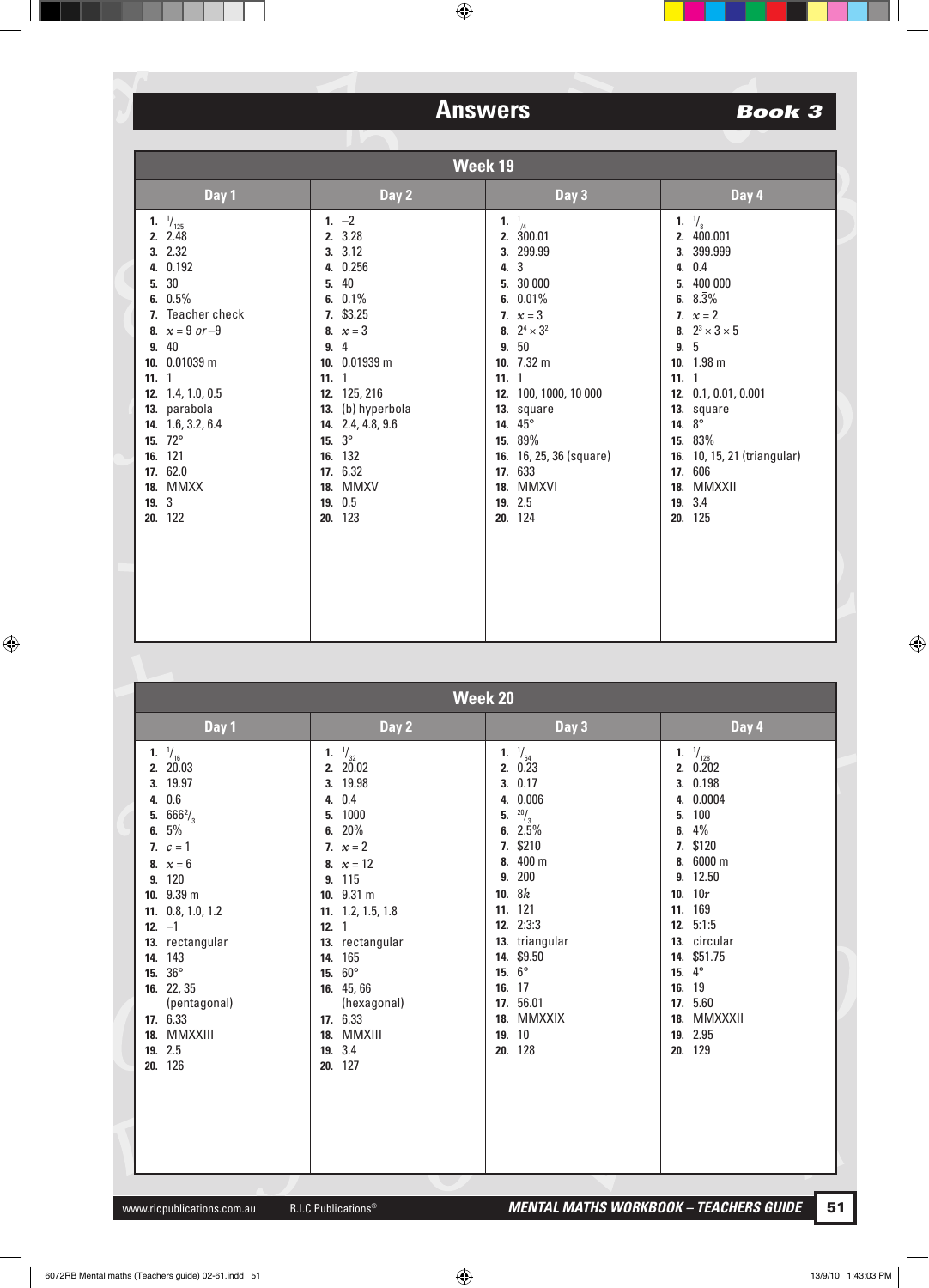| Week 21                                                                                                                                                                                                                                                                     |  |                                                                                                                                                                                                                                                                                |  |                                                                                                                                                                                                                                                                                                |  |                                                                                                                                                                                                                                                                                                                      |  |
|-----------------------------------------------------------------------------------------------------------------------------------------------------------------------------------------------------------------------------------------------------------------------------|--|--------------------------------------------------------------------------------------------------------------------------------------------------------------------------------------------------------------------------------------------------------------------------------|--|------------------------------------------------------------------------------------------------------------------------------------------------------------------------------------------------------------------------------------------------------------------------------------------------|--|----------------------------------------------------------------------------------------------------------------------------------------------------------------------------------------------------------------------------------------------------------------------------------------------------------------------|--|
| Day 1                                                                                                                                                                                                                                                                       |  | Day 2                                                                                                                                                                                                                                                                          |  | Day 3                                                                                                                                                                                                                                                                                          |  | Day 4                                                                                                                                                                                                                                                                                                                |  |
| 1. $\frac{1}{16}$<br>2. 1.64<br>3.2.5<br>4. 0.6<br>5. \$8.75<br>6. $2\%$<br>7. $(a) 0.6$<br>8. about \$2080<br>9. 62.5<br>10. 225<br>11. 4000<br>$\frac{1}{1}$<br>12.<br>13. ellipse<br>14. $[s, h]$<br>15. sector<br>16.6<br>17. 896<br>18. MMXXIV<br>19. 3.985<br>20. 130 |  | 1. $\frac{1}{32}$<br>2.1.5<br>3.3.4<br>4. 0.4<br>5. \$1.25<br>6. $5\%$<br>7. $(a) 0.16$<br>8. \$14.30<br>9. 105<br>10. 289<br>11. 50 000 000<br><b>12.</b> $\frac{11}{10}$<br>13. rectangle<br>14. [i]<br>15. quarter<br>16. $-5$<br>17. 8.97<br>18. MMLV<br>19. 11<br>20. 131 |  | 1. $\frac{1}{64}$<br>2. 2.87<br>3. 2.95<br>4. 0.006<br>5. 0.05<br>6. $6.25%$<br>7. $[e, n]$<br>8. \$18.20<br>9. 15<br>10. 400<br>11. 90 000<br><b>12.</b> $\frac{1}{4}$<br><b>13.</b> $A = \pi ab$<br>14. chord<br>15. $1\frac{1}{3}$<br>16. $-3$<br>17. 10 100<br>18. 100<br>19. 37<br>20. 20 |  | 1. $\frac{1}{128}$<br>2. 1.9<br>3. 3.995<br>4. 0.0004<br>5.5<br>6. $6.\overline{6}\%$<br>7. [e, n]<br>8. \$22.10<br>9. 35<br>10. 625<br>11. 700<br>12. $\frac{1}{5}$<br>13. $V = \frac{1}{2}(a + b) b \times d$<br>14. diameter<br>15. $1\frac{1}{8}$<br>16. two hours<br>17. 63 000<br>18. 125<br>19. 43<br>20. 132 |  |
|                                                                                                                                                                                                                                                                             |  |                                                                                                                                                                                                                                                                                |  |                                                                                                                                                                                                                                                                                                |  |                                                                                                                                                                                                                                                                                                                      |  |

|                     | <b>Week 22</b>                                                                                                                                                                                                                                       |                                                                                                                                                                                                                                                                                                                       |                                                                                                                                                                                                                                                                                                     |                                                                                                                                                                                                                                                                                                                   |  |
|---------------------|------------------------------------------------------------------------------------------------------------------------------------------------------------------------------------------------------------------------------------------------------|-----------------------------------------------------------------------------------------------------------------------------------------------------------------------------------------------------------------------------------------------------------------------------------------------------------------------|-----------------------------------------------------------------------------------------------------------------------------------------------------------------------------------------------------------------------------------------------------------------------------------------------------|-------------------------------------------------------------------------------------------------------------------------------------------------------------------------------------------------------------------------------------------------------------------------------------------------------------------|--|
|                     | Day 1                                                                                                                                                                                                                                                | Day 2                                                                                                                                                                                                                                                                                                                 | Day 3                                                                                                                                                                                                                                                                                               | Day 4                                                                                                                                                                                                                                                                                                             |  |
| 5.<br>11. 20<br>14. | 1. $\frac{1}{16}$<br>2.11<br>3.2.5<br>4. 0.6<br>$50\,$<br>6. 10%<br>7. [c, h, i]<br>8. 9%<br>9. 45<br>10. 169<br>12. $\frac{7}{3}$<br>13. $A = 4\pi r^2$<br><b>15.</b> $2\frac{1}{4}$<br>16. one hour<br>17. 60 000<br>18. 150<br>19. 422<br>20. 133 | 1. $\frac{1}{32}$<br>2. 3.1<br>3.3.4<br>4. 0.4<br>500<br>5.<br>6. $9.\overline{09}\%$<br>7. [h, o, e, s]<br>8. Slide, jump, slide<br>9. 65<br>10. 256<br>11. 10 000<br>12. $^{10}/_3$<br>13. $V = \frac{4}{3} \pi r^3$<br>14.<br><b>15.</b> $1\frac{3}{4}$<br>16. 30 minutes<br>17.6<br>18. 200<br>19. 648<br>20. 134 | 1. $\frac{1}{64}$<br>2. 7.01<br>3. 2.95<br>4. 0.12<br>5. 0.5<br>6. $11.\overline{1}\%$<br>7. $\frac{2}{3}$<br>8. [r, t, e]<br>9. 75<br>10. 576<br>11. 5 000 000<br>12. $\frac{3}{4}$<br>13. $V = \pi r^2 b$<br>14. 6 cm<br>15. 600 g<br>16. 15 minutes<br>17. 6.320<br>18. 103<br>19. 246<br>20. 10 | 1. $\frac{1}{128}$<br>2. 4.7<br>3. 3.995<br>4. 0.0004<br>5. 0.25<br>5%<br>6.<br>7. \$40<br>[u, n]<br>8.<br>80<br>9.<br>10. 361<br>11. 800 000<br>$^{11}/_{20}$<br>12.<br>13. $V = \frac{1}{2} bbl$<br>14. $d = 10$ cm<br>15. $15^{\circ}$<br><b>16.</b> 7.5 minutes<br>17. 6.321<br>18. 107<br>19. 123<br>20. 135 |  |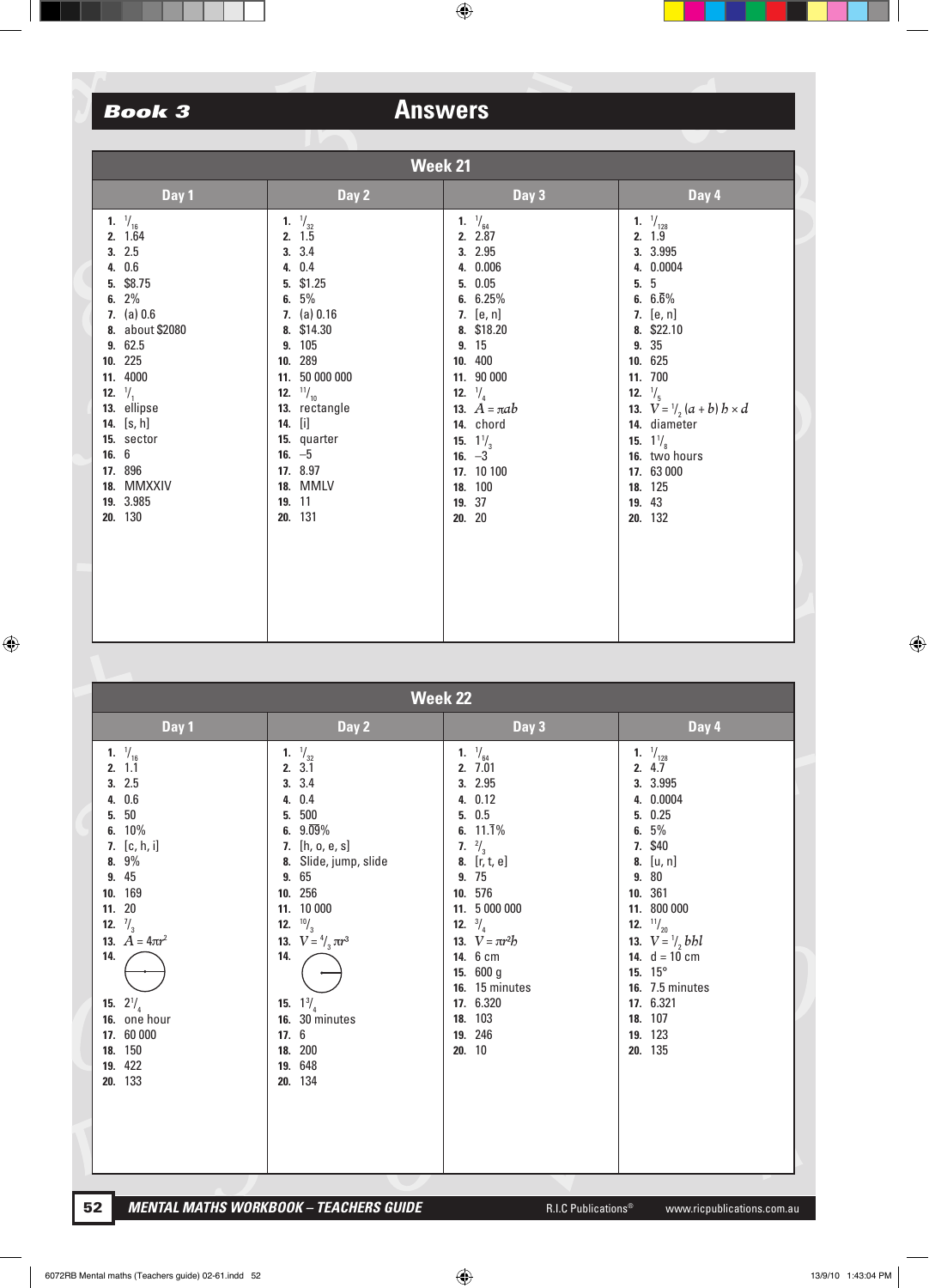| <b>Week 23</b>                                                                                                                                                                                                                                                                                                   |                       |                                                                                                                                                                                                                                                                                                                                                                                                                     |                                                                                                                                                                                                                                                                                                                                                          |                                                                                                                                                                                                                                                                                                                                                                |  |
|------------------------------------------------------------------------------------------------------------------------------------------------------------------------------------------------------------------------------------------------------------------------------------------------------------------|-----------------------|---------------------------------------------------------------------------------------------------------------------------------------------------------------------------------------------------------------------------------------------------------------------------------------------------------------------------------------------------------------------------------------------------------------------|----------------------------------------------------------------------------------------------------------------------------------------------------------------------------------------------------------------------------------------------------------------------------------------------------------------------------------------------------------|----------------------------------------------------------------------------------------------------------------------------------------------------------------------------------------------------------------------------------------------------------------------------------------------------------------------------------------------------------------|--|
| Day 1                                                                                                                                                                                                                                                                                                            |                       | Day 2                                                                                                                                                                                                                                                                                                                                                                                                               | Day 3                                                                                                                                                                                                                                                                                                                                                    | Day 4                                                                                                                                                                                                                                                                                                                                                          |  |
| 1. $\frac{1}{16}$<br>2. 4.022<br>3.2.3<br>4. 0.9<br>10<br>5.<br>6. $0.5\%$<br>7.2:3<br>$8.$ [s]<br>9. 30<br>10. 324<br>11.9<br>12. $\frac{9}{20}$<br>13. $V = \frac{1}{3} \pi r^2 b$<br>14. Teacher check; e.g.<br>6, 28, 496<br>15. $0.\overline{2}$<br>16. 3 hr<br>17. \$144<br>18. 63.3<br>19. 0.8<br>20. 136 | 4.<br>5.<br>9.<br>12. | 1. $\frac{1}{81}$<br>2. 5.698<br>3.5.4<br>0.6<br>10<br>6. $50\%$<br>7. 1:1:3<br>8. $[e, a]$<br>40<br>10. 196<br>11. 0.004 (4 thousandths)<br>$^{13/20}$<br><b>13.</b> $V = \frac{1}{6} lwh$<br>14. Perfect numbers are<br>positive integers that are<br>the sum of their positive<br>divisors, not including<br>themselves<br>15. $0.\overline{3}$<br>16. six hours<br>17. \$128<br>18. 0.633<br>19. 156<br>20. 137 | $\frac{1}{729}$<br>1.<br>2. 111.1<br>3.5.7<br>0.006<br>4.<br>10<br>5.<br>$0.\overline{4}$<br>6.<br>7. Teacher check<br>\$275<br>8.<br>9. 60<br>13<br>10.<br>11. 0.0004 (4 ten<br>thousandths)<br><b>12.</b> $\frac{1}{6}$<br>13. $V = l^3$<br>14. astrolabe<br>15. slide, jump, slide<br><b>16.</b> 12 hours<br>17. \$280<br>18. 0.3<br>19. 180<br>20.18 | 1. $\frac{1}{2187}$<br>2. 90.9<br>3. 6.9<br>4. 0.0004<br>10<br>5.<br>6. $55.\overline{5}\%$<br><b>7.</b> [a]<br>\$550<br>8.<br>9. 70<br>10.16<br>11. 0.04 (4 hundredths)<br>$\frac{1}{12}$<br>12.<br>13. $V = lwh$<br>14. 1.6<br>15. slide, jump, slide, jump,<br>jump, slide, jump, slide<br><b>16.</b> 18 hours<br>17. \$72<br>18. 600<br>19. 3.4<br>20. 138 |  |

| <b>Week 24</b>                                                                                                                                                                                                                                                                                                      |                                                                                                                                                                                                                                                                                                                                             |                                                                                                                                                                                                                                                                                                                          |                                                                                                                                                                                                                                                                                                   |  |
|---------------------------------------------------------------------------------------------------------------------------------------------------------------------------------------------------------------------------------------------------------------------------------------------------------------------|---------------------------------------------------------------------------------------------------------------------------------------------------------------------------------------------------------------------------------------------------------------------------------------------------------------------------------------------|--------------------------------------------------------------------------------------------------------------------------------------------------------------------------------------------------------------------------------------------------------------------------------------------------------------------------|---------------------------------------------------------------------------------------------------------------------------------------------------------------------------------------------------------------------------------------------------------------------------------------------------|--|
| Day 1                                                                                                                                                                                                                                                                                                               | Day 2                                                                                                                                                                                                                                                                                                                                       | Day 3                                                                                                                                                                                                                                                                                                                    | Day 4                                                                                                                                                                                                                                                                                             |  |
| 1. $\frac{1}{256}$<br>2. 40.03<br>3. 39.97<br>4. 1.2<br>5. 1333 $\frac{1}{3}$<br>6. $-6$<br>7.2.0<br>$8.$ [t]<br>9. 125<br>10. 6.78%<br>11. 0.5 (5 tenths)<br>12. $\frac{1}{10}$<br>13. $V = \frac{1}{3} lwh$<br>14. 25<br>15. \$814.78<br><b>16.</b> $\frac{1}{3}$<br>17. \$120<br>18. 5.8<br>19. 7.995<br>20. 139 | 1. $\frac{1}{3125}$<br>2. 40.02<br>3. 39.98<br>4. 0.8<br>2000<br>5.<br>8<br>6.<br>7.2.0<br>8. [i, e]<br>9. 175<br>10. 6.97%<br>11. 0.00002<br>(2 hundred thousandths)<br>12. $\frac{1}{100}$<br><b>13.</b> $V = \frac{1}{3} l^2 b$<br>14. 23<br>15. trapezium<br><b>16.</b> $\frac{2}{3}$<br>17. \$180<br>18. 66 000<br>19. 4.95<br>20. 140 | 1. 64<br>2. 0.23<br>3.0.17<br>4. 0.006<br>$6\frac{2}{3}$<br>5.<br>6. $45^{\circ}$<br>7.11<br>- 17<br>8.<br>9. 75<br>10. 6.92%<br>11. 0.000001<br>(1 millionth)<br>12. No<br><b>13.</b> $\frac{1}{3}$ , height<br>14. not a subset of<br>15. $45^{\circ}$<br><b>16.</b> 3 hours<br>17. 100<br>18. 13<br>19. 311<br>20. 30 | 1. 128<br>2. 0.202<br>3. 0.198<br>4. 0.0004<br>5. 100<br>$30^\circ$<br>6.<br>7.16<br>8. 12<br>9. 60<br>10. 6.89%<br>11. 0.0000009<br>(9 ten millionths)<br>12. No<br>13. base, height<br>14. congruent or identical to<br>15. three<br>16. 45 minutes<br>17. 20.0<br>18. 17<br>19. 300<br>20. 141 |  |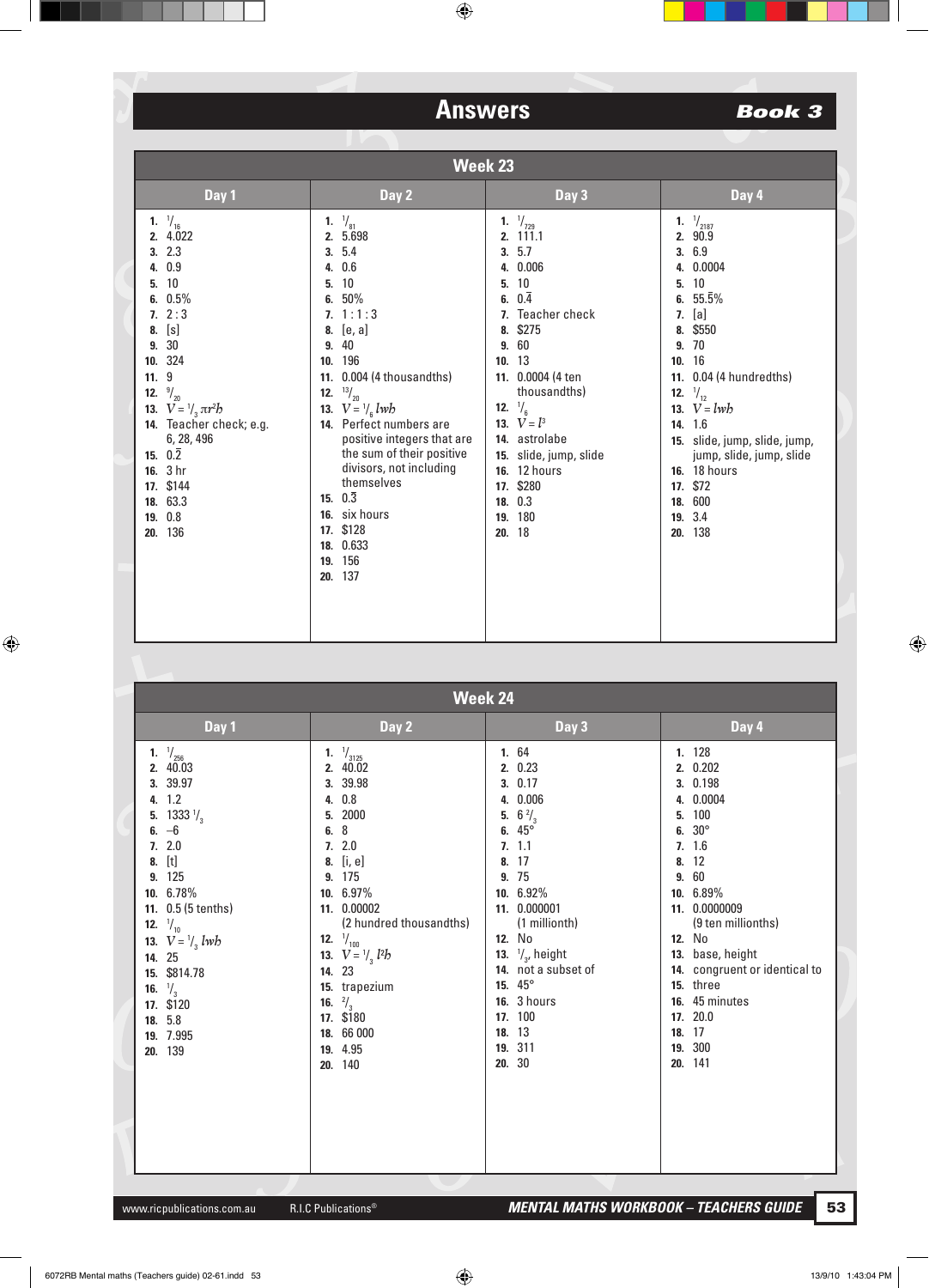| Week 25                                                                                                                                                                                                                                                                                                   |                                                                                                                                                                                                                                                                            |                                                                                                                                                                                                                                                                                              |                                                                                                                                                                                                                                                                                                                             |  |  |  |  |
|-----------------------------------------------------------------------------------------------------------------------------------------------------------------------------------------------------------------------------------------------------------------------------------------------------------|----------------------------------------------------------------------------------------------------------------------------------------------------------------------------------------------------------------------------------------------------------------------------|----------------------------------------------------------------------------------------------------------------------------------------------------------------------------------------------------------------------------------------------------------------------------------------------|-----------------------------------------------------------------------------------------------------------------------------------------------------------------------------------------------------------------------------------------------------------------------------------------------------------------------------|--|--|--|--|
| Day 1                                                                                                                                                                                                                                                                                                     | Day 2                                                                                                                                                                                                                                                                      | Day 3                                                                                                                                                                                                                                                                                        | Day 4                                                                                                                                                                                                                                                                                                                       |  |  |  |  |
| 1.16<br>2.3<br>3. 12.5<br>4. 1.5<br>10<br>5.<br>$\frac{1}{36}$<br>6.<br>1.1<br>7 <sub>1</sub><br>$\frac{1}{1000}$<br>8.<br>9.30<br>10. 6.1%<br>11.27<br>12. No (It has an infinite<br>number.)<br>13. $A = bb$<br>14. $x = 22$<br>15. $3, 7$<br>16. 6 minutes<br>17. 9.99<br>18. 71<br>19. 218<br>20. 142 | 1.32<br>2. 10.99<br>3. 13.4<br>4. 1<br>5. 10<br>6. $\frac{1}{6}$<br>7.2.5<br>8. $\frac{1}{10000}$<br>9. 36<br>10. $5.1\%$<br>11. 11<br>12. No (Squares have more.)<br>13. $A = \frac{1}{2}bb$<br>14.<br>15. 21<br>16. 12 minutes<br>17. 10<br>18. 97<br>19. 269<br>20. 143 | 1. $0.1 = \frac{1}{10}$<br>3.1<br>2.<br>3. 2.95<br>4. 0.006<br>5. 10<br>6. $-6$<br>7.1.0<br>8. 4 cm<br>9. 120<br>10. 6.2%<br>11. 15<br>12. $[1, 3, 5]$<br><b>13.</b> $A = 6l^2$<br>14. $\frac{1}{4}$<br>15. is an element of<br>16. 9 minutes<br>17. 20.0<br>18. 377<br>19. \$2.50<br>20. 93 | 1. $0.01 = \frac{1}{100}$<br>2. 3.3<br>3. 3.995<br>4. 0.0004<br>5. 10<br>6. $-9$<br>7.11<br>8. 18 cm<br>9. 210<br>10. 6.3%<br>11. 13<br>12. $[2]$<br>13. $A = 2\pi r (r + b)$<br><b>14.</b> $\frac{1}{4} \times \frac{12}{51} = \frac{1}{17}$<br>15. a line<br>16. 18 minutes<br>17. 10<br>18. 468<br>19. \$3.35<br>20. 144 |  |  |  |  |

|                                                                      | Week 26                                                                                                                                                                                                                                                   |                                                                                                                                                                                                                                                                                                                                                             |                                                                                                                                                                                                                                                                                                            |                                                                                                                                                                                                                                                                                                                           |  |  |
|----------------------------------------------------------------------|-----------------------------------------------------------------------------------------------------------------------------------------------------------------------------------------------------------------------------------------------------------|-------------------------------------------------------------------------------------------------------------------------------------------------------------------------------------------------------------------------------------------------------------------------------------------------------------------------------------------------------------|------------------------------------------------------------------------------------------------------------------------------------------------------------------------------------------------------------------------------------------------------------------------------------------------------------|---------------------------------------------------------------------------------------------------------------------------------------------------------------------------------------------------------------------------------------------------------------------------------------------------------------------------|--|--|
|                                                                      | Day 1                                                                                                                                                                                                                                                     | Day 2                                                                                                                                                                                                                                                                                                                                                       | Day 3                                                                                                                                                                                                                                                                                                      | Day 4                                                                                                                                                                                                                                                                                                                     |  |  |
| 2.<br>3.<br>4.<br>5.<br>6.<br>7 <sub>1</sub><br>11. 18<br>14.<br>16. | 1. $\frac{1}{16}$<br>20.01<br>19.99<br>0.2<br>2000<br>12 cm<br>1.0<br>8. rectangle<br>9. 600<br>10. $7.2\%$<br>12. approximately<br>13. $A = l^2$<br>$^{3}/_{52}$<br>15. is not an element of<br>$\frac{1}{16}$<br>17.5.0<br>18. 89<br>19. 922<br>20. 145 | 1. $\frac{1}{32}$<br>2. 20.04<br>3. 19.96<br>0.8<br>4.<br>500<br>5.<br>6. 10 cm<br>7.1.0<br>8. square<br>9.6<br>10. 7.7%<br>11. 14<br>12. is not equal to<br>13. therefore<br>$^{49}/_{52}$<br>14.<br>15. $(a)$ mean<br><b>16.</b> $\frac{1}{64}$ $\left(\frac{1}{4} \times \frac{1}{4} \times \frac{1}{4}\right)$<br>17.5<br>18. 79<br>19. 1800<br>20. 146 | $\frac{1}{144}$<br>1.<br>2.<br>3.7<br>3.0.45<br>4. 0.006<br>10<br>5.<br>6. $-3$<br>7. Teacher check<br>8. $[2, 4]$<br>9. 112 kg of CO <sub>2</sub><br>10. 6.6%<br>11. 2500<br>12.2<br>13. $6p^5$<br>14. 1.1<br>\$20:\$100<br>15.<br>$^{51}/_{52}$<br>16.<br>17. 18.0<br>396<br>18.<br>19. 40 002<br>20. 12 | $^{1}/_{64}$<br>1.<br>2.3.2<br>3. 3.495<br>4. 0.0004<br>10<br>5.<br>$\overline{2}$<br>6.<br>7. (a) line graph<br>[4, 8]<br>8.<br>500<br>9.<br>10. 16.5%<br>11. 2499<br>12.2<br>13. $6z^6$<br>14.11<br>\$5:\$25<br>15.<br>16. A line segment where A<br>and B are end points<br>17.7.0<br>18. 396<br>19. 10 012<br>20. 147 |  |  |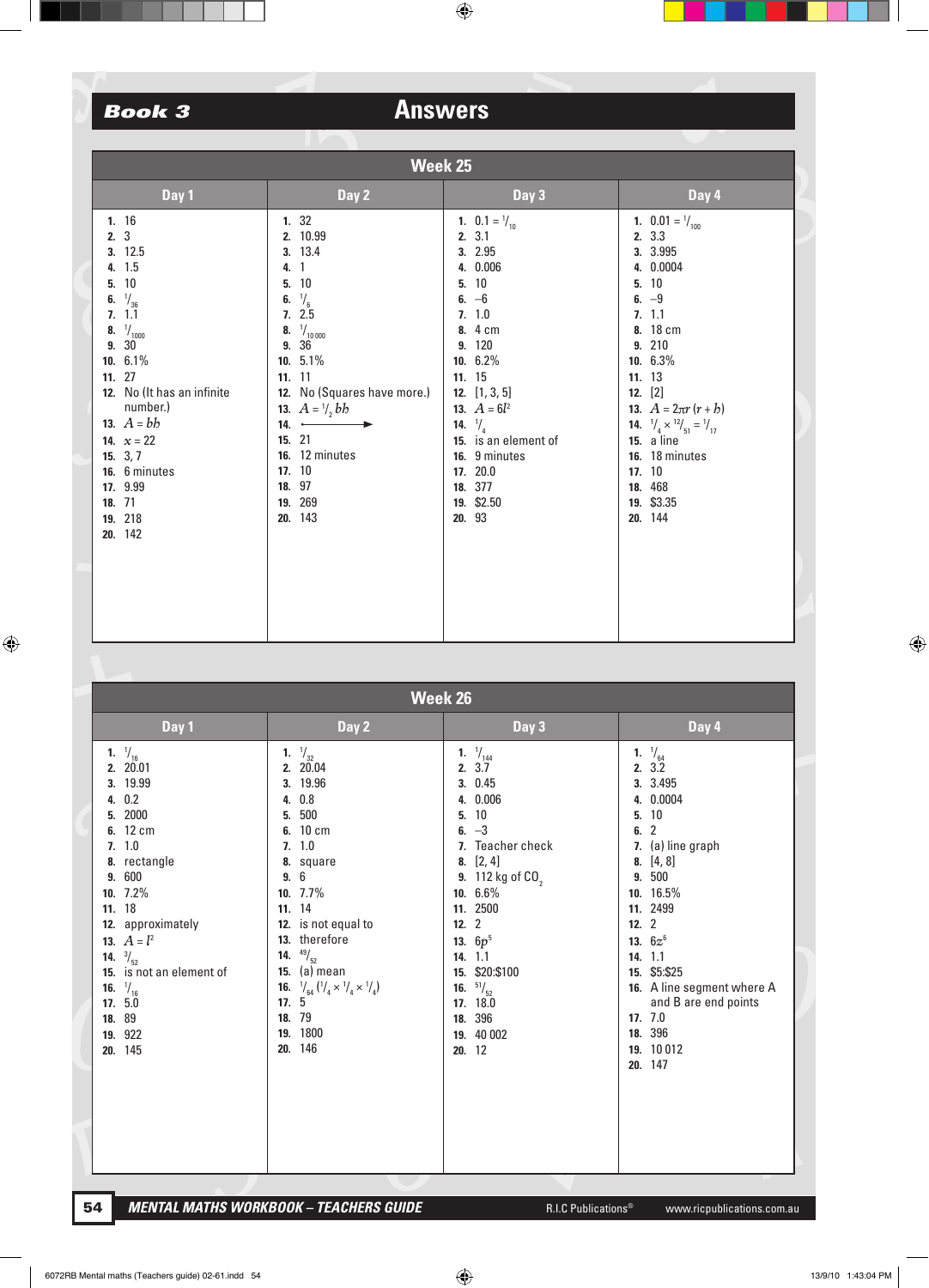| Week 27                                                                                                                                                                                                                                                                                                     |                                                                                                                                                                                                                                                                                           |                                                                                                                                                                                                                                                                |                                                                                                                                                                                                                                                                             |  |
|-------------------------------------------------------------------------------------------------------------------------------------------------------------------------------------------------------------------------------------------------------------------------------------------------------------|-------------------------------------------------------------------------------------------------------------------------------------------------------------------------------------------------------------------------------------------------------------------------------------------|----------------------------------------------------------------------------------------------------------------------------------------------------------------------------------------------------------------------------------------------------------------|-----------------------------------------------------------------------------------------------------------------------------------------------------------------------------------------------------------------------------------------------------------------------------|--|
| Day 1                                                                                                                                                                                                                                                                                                       | Day 2                                                                                                                                                                                                                                                                                     | Day 3                                                                                                                                                                                                                                                          | Day 4                                                                                                                                                                                                                                                                       |  |
| 1. $\frac{1}{16}$<br>2. 20.03<br>3. 19.97<br>4. 0.6<br>5. $666.\overline{6}$<br>6. 2.5 km<br>7. $-6 + 6x$<br>8. (b) nominal<br>9. $-2$<br>10. 56.5%<br>11. 6.45 am<br>12.<br>A<br>13. degrees Celsius<br>14. $@$<br>15. $\frac{9}{16}$<br>16. 24 minutes<br>17. 6.32<br>18. 90 004<br>19. \$2.50<br>20. 148 | 1. $\frac{1}{32}$<br>2.20.02<br>3. 19.98<br>4. 0.4<br>5. 1000<br>6. 7.5 km<br>7. $-15 + 20y$<br>8. (b) nominal<br>9.0<br>10. $65.5\%$<br>11. 6.40 am<br>12.<br>B<br>A<br>13. Kelvin<br>14. MCMXXXII<br>15. $\frac{3}{8}$<br>16. 36 minutes<br>17. 6.3<br>18. 442<br>19. \$3.40<br>20. 149 | $\frac{1}{64}$<br>1.<br>2. 3.45<br>3. 3.05<br>4. 0.014<br>10<br>5.<br>6. $2, 3$<br>7.70<br>8. 61<br>$9. -1$<br>10. 76.5%<br>11.<br>В<br>A<br>12. trapezium<br>13. 7.05 am<br>14. 6<br>15. 1987<br>16. 42 minutes<br>17. 36.4<br>18. 23<br>19. 28 922<br>20. 58 | 1. $\frac{1}{128}$<br>2. 4.525<br>3. 4.475<br>4. 0.0016<br>5. 10<br>6. $3, 4$<br>7. 60<br>8. 91<br>$9. -1$<br>10. 6.15%<br>11.<br>H<br>Anna)ah<br>12. irregular pentagon<br>13. 10.05 am<br>14. 12<br>15. 1998<br>16. 48 minutes<br>17. 6.4<br>18. 11<br>19. 247<br>20. 150 |  |

| <b>Week 28</b>                                                                                                                                                                                                                                                                                         |                                                                                                                                                                                                                                                                                     |                                                                                                                                                                                                                                                                                    |                                                                                                                                                                                                                                                                              |  |  |
|--------------------------------------------------------------------------------------------------------------------------------------------------------------------------------------------------------------------------------------------------------------------------------------------------------|-------------------------------------------------------------------------------------------------------------------------------------------------------------------------------------------------------------------------------------------------------------------------------------|------------------------------------------------------------------------------------------------------------------------------------------------------------------------------------------------------------------------------------------------------------------------------------|------------------------------------------------------------------------------------------------------------------------------------------------------------------------------------------------------------------------------------------------------------------------------|--|--|
| Day 1                                                                                                                                                                                                                                                                                                  | Day 2                                                                                                                                                                                                                                                                               | Day 3                                                                                                                                                                                                                                                                              | Day 4                                                                                                                                                                                                                                                                        |  |  |
| 1. $\frac{1}{16}$<br>2. 8.79<br>3.2.5<br>4. 0.6<br>10<br>5.<br>6. $x = \frac{1}{2}$<br>7. Teacher check<br>8.4,5<br>4<br>9.<br>10. $4.7\%$<br>11. (c) continuous<br>12. irregular pentagon<br>13. 2.55 pm<br>14. 8388<br>15. 1990<br>16. \$13 per hour<br>17. 10<br>18. 17<br>19. 4 000 002<br>20. 151 | 1. $\frac{1}{32}$<br>2.7.28<br>3.3.4<br>4. 0.4<br>10<br>5.<br>6. $x = 2.5$<br>7.62<br>8. 9, 10<br>9. $-2$<br>10. 1.5%<br>11. (d) discrete<br>12. irregular hexagon<br>13. 3.55 pm<br>45<br>14.<br>15. 1994<br>16. \$8 per hour<br>17. 12.9<br>18. 19<br>4 000 020<br>19.<br>20. 152 | 1. $\frac{1}{9}$<br>2.5.1<br>3. 2.95<br>4. 0.006<br>$\overline{1}$<br>5.<br>6. 24<br>7.16<br>8. $-2$<br>9. 10, 11<br>10. 6.65%<br>11. 405<br>12. irregular decagon<br>13. 20 (2 tens)<br>11.55 am<br>14.<br>15. 1996<br>16. \$24 per hour<br>17. 13<br>18.7<br>19. 40 202<br>20.22 | 1. $\frac{1}{27}$<br>2.4.005<br>3. 3.995<br>4. 0.04<br>5.10<br>66<br>6.<br>7.1.5<br>$-1$<br>8.<br>9.4,5<br>10. 3.5%<br>11. 15, 21<br>12. irregular octagon<br>13. 3 (3 ones)<br>14. 11.50 am<br>15. 1935<br>16. \$23 per hour<br>17. 13.0<br>18. 11<br>19. 42 002<br>20. 153 |  |  |
|                                                                                                                                                                                                                                                                                                        |                                                                                                                                                                                                                                                                                     |                                                                                                                                                                                                                                                                                    |                                                                                                                                                                                                                                                                              |  |  |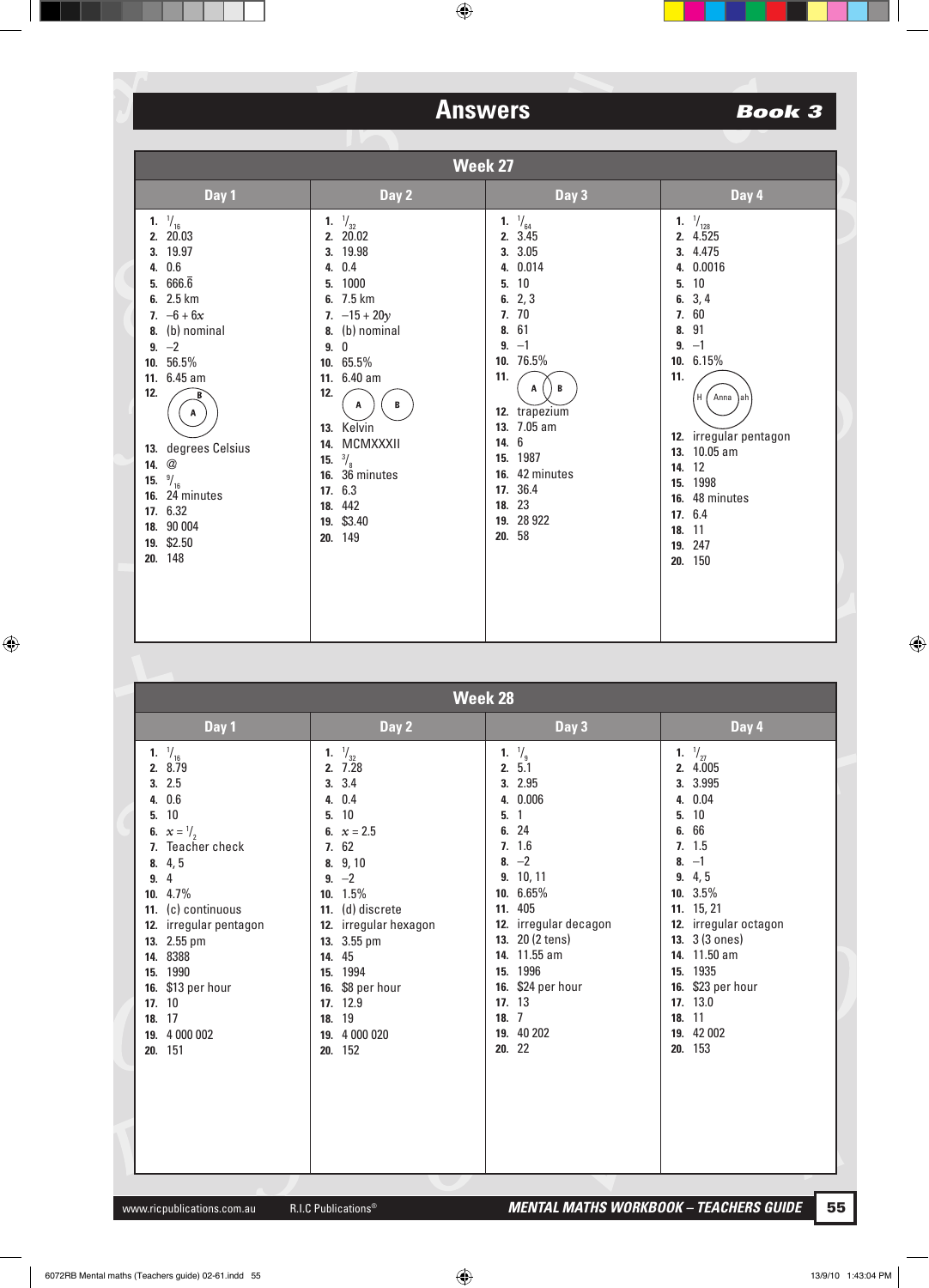|                                                  | Week 29                                                                                                                                                                                                                                                    |                                                                                                                                                                                                                                                                                                                              |                                                       |                                                                                                                                                                                                                                         |           |                                                                                                                                                                                                                                                    |  |
|--------------------------------------------------|------------------------------------------------------------------------------------------------------------------------------------------------------------------------------------------------------------------------------------------------------------|------------------------------------------------------------------------------------------------------------------------------------------------------------------------------------------------------------------------------------------------------------------------------------------------------------------------------|-------------------------------------------------------|-----------------------------------------------------------------------------------------------------------------------------------------------------------------------------------------------------------------------------------------|-----------|----------------------------------------------------------------------------------------------------------------------------------------------------------------------------------------------------------------------------------------------------|--|
|                                                  | Day 1                                                                                                                                                                                                                                                      | Day 2                                                                                                                                                                                                                                                                                                                        |                                                       | Day 3                                                                                                                                                                                                                                   | Day 4     |                                                                                                                                                                                                                                                    |  |
| 4.<br>5.<br>6.<br>9.<br>15.<br>16.<br>18.<br>20. | <b>1.</b> $\frac{1}{256}$<br>2.3.51<br>3. 2.85<br>0.6<br>1<br>16<br>7. 10, 11<br>8. 65, 67<br>1<br>10. $2.5%$<br>11. 0.4 (4 tenths)<br>12. irregular hexagon<br>13. 80%<br>14. 10.50 am<br>1956<br>\$16 per hour<br><b>17. one</b><br>37<br>19. 884<br>154 | 1. $\frac{1}{125}$<br>2. 10.5<br>3. 3.84<br>4. 0.4<br>$\mathbf{1}$<br>5.<br>6. 15<br>7.8,9<br>8. 59 (common year) or<br>60 (leap year)<br>9.3<br>10. 9.5%<br>11. 0.05 (5 hundredths)<br>12. irregular decagon<br>13. 550%<br>14. 11.50 pm<br>15. 1963<br>16. \$19 per hour<br><b>17. one</b><br>18. 43<br>19. 506<br>20. 155 | 1.<br>4.<br>5.<br>6.<br>7.<br>8.<br>12.<br>13.<br>15. | $\frac{1}{256}$<br>2. 0.36<br>3. 8.45<br>0.006<br>30<br>12<br>6, 7<br>62<br>9. $-3$<br>10. 6.5%<br><b>11.</b> Yes<br>irregular pentagon<br>60%<br>14. 6.35 pm<br>2008<br>16. \$18 per hour<br>17. three<br>18. 103<br>19. 504<br>20. 14 | 8.<br>19. | 1. $\frac{1}{128}$<br>2. 0.99<br>3. 4.197<br>4. 0.044<br>5.1<br>6. 6<br>7.6,7<br>61<br>9.2<br>10. $1.1\%$<br>11. 130°<br>12. irregular heptagon<br>13. 90%<br>14. 6.45 pm<br>15. 1999<br>16. \$19 per hour<br>17. four<br>18. 13<br>496<br>20. 156 |  |

|                                                                          | Week 30                                                                                                                                                                                                                   |                                                                                                                                                                                                                                                                           |                                                                                                                                                                                                                                                                                          |                                                                                                                                                                                                                                                                                                       |  |  |  |
|--------------------------------------------------------------------------|---------------------------------------------------------------------------------------------------------------------------------------------------------------------------------------------------------------------------|---------------------------------------------------------------------------------------------------------------------------------------------------------------------------------------------------------------------------------------------------------------------------|------------------------------------------------------------------------------------------------------------------------------------------------------------------------------------------------------------------------------------------------------------------------------------------|-------------------------------------------------------------------------------------------------------------------------------------------------------------------------------------------------------------------------------------------------------------------------------------------------------|--|--|--|
|                                                                          | Day 1                                                                                                                                                                                                                     | Day 2                                                                                                                                                                                                                                                                     | Day 3                                                                                                                                                                                                                                                                                    | Day 4                                                                                                                                                                                                                                                                                                 |  |  |  |
| 1.<br>2.<br>3.<br>4.<br>5.<br>6.<br>7.<br>8.<br>9.<br>12.<br>15.<br>17.3 | $\frac{\frac{1}{256}}{64.2}$<br>2.645<br>6<br>20<br>3<br>4, 5<br>650, 670<br>$-5$<br>10. 4.5%<br>11. 8.40 am<br>irregular heptagon<br>13. 25%<br>14. 6.35 am<br>2005<br>16. \$37 per hour<br>18. 43<br>19. 247<br>20. 157 | 1. $\frac{1}{512}$<br>2. 8.59<br>3. 3.84<br>4. 0.22<br>5. 30<br>$9\,$<br>6.<br>7.3,4<br>8. 0.65, 0.67<br>9.2<br>10. $5.4\%$<br>11. 10.45 am<br>12. irregular hexagon<br>13. 30%<br>14. 9.35 pm<br>15. 2001<br>16. \$20 per hour<br>17.3.1<br>18. 67<br>19. 250<br>20. 158 | 1. $\frac{1}{256}$<br>2. 4.551<br>3. 2.92<br>4. 0.05<br>100<br>5.<br>6.<br>1<br>7.3,4<br>8. 80 000 (8 ten thousands)<br>$9. -1$<br>10. 3.2%<br>11. 6.33 am<br>12. frequency polygon<br>13. 162<br>14. 95%<br>15. 1926<br>16. $1:20$<br>17. three (3.14)<br>18. 29<br>19. 40 804<br>20.30 | $\frac{1}{128}$<br>1.<br>2.5.73<br>3. 3.985<br>4. 0.005<br>100<br>5.<br>$\overline{7}$<br>6.<br>7.3,4<br>8. 0.008 (8 thousandths)<br>$9. -1$<br>10. 1.6%<br>11. 6.50 am<br><b>12.</b> True<br>13. 243<br>14. 85%<br>2004<br>15.<br>16. \$17 per hour<br>17. three<br>18. 127<br>365<br>19.<br>20. 159 |  |  |  |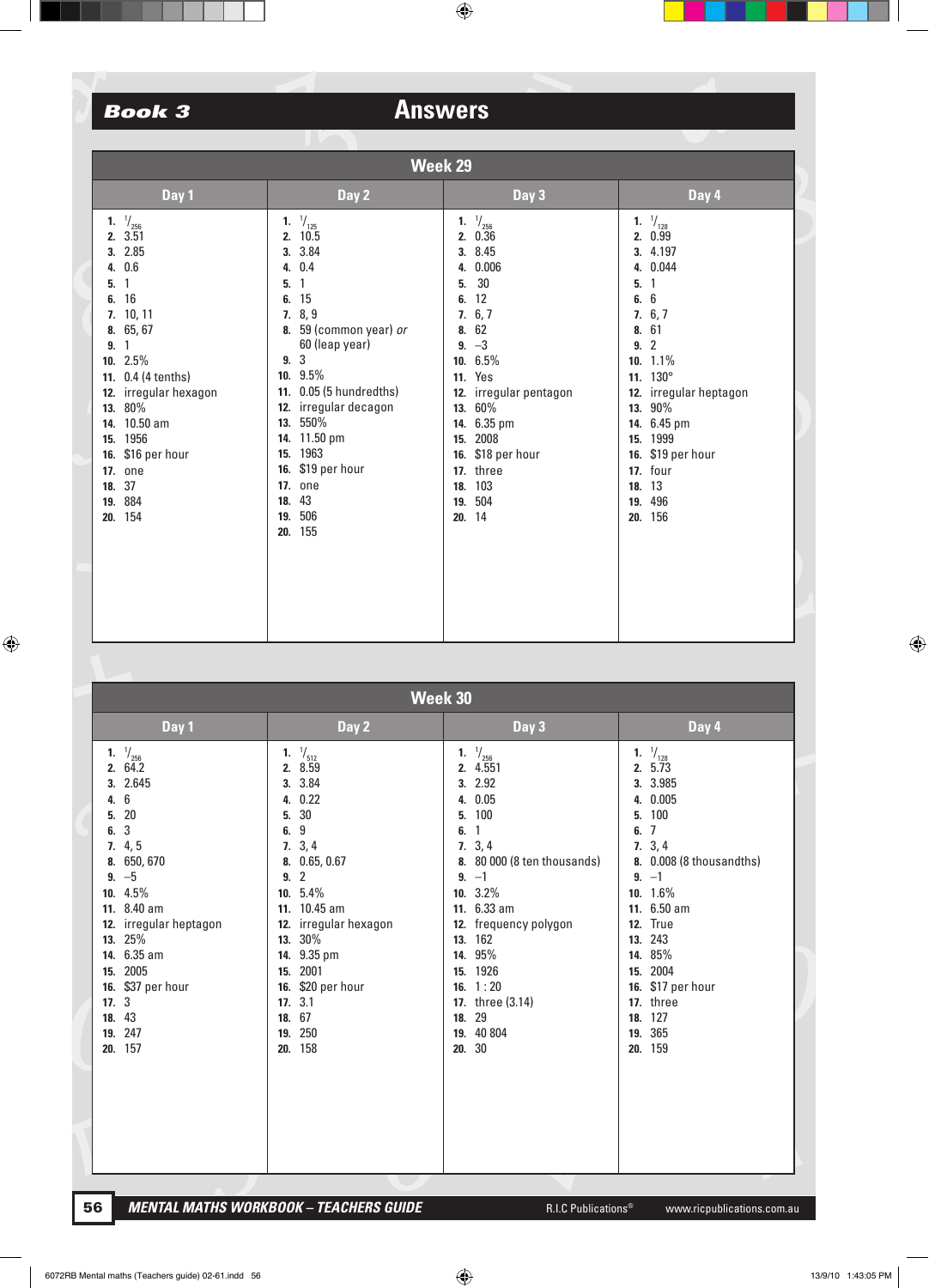| <b>Week 32</b> |                                                                                                                                                                                                                                                                                                                                                                               |                                                                                                                                                                                                                                                                                                                                                                                                                                                                                                                    |                                                                                                                                                                                                                                                                                                                                                                             |                                                                                                                                                                                                                                                                                                                        |  |
|----------------|-------------------------------------------------------------------------------------------------------------------------------------------------------------------------------------------------------------------------------------------------------------------------------------------------------------------------------------------------------------------------------|--------------------------------------------------------------------------------------------------------------------------------------------------------------------------------------------------------------------------------------------------------------------------------------------------------------------------------------------------------------------------------------------------------------------------------------------------------------------------------------------------------------------|-----------------------------------------------------------------------------------------------------------------------------------------------------------------------------------------------------------------------------------------------------------------------------------------------------------------------------------------------------------------------------|------------------------------------------------------------------------------------------------------------------------------------------------------------------------------------------------------------------------------------------------------------------------------------------------------------------------|--|
|                | Day 1                                                                                                                                                                                                                                                                                                                                                                         | Day 2                                                                                                                                                                                                                                                                                                                                                                                                                                                                                                              | Day 3                                                                                                                                                                                                                                                                                                                                                                       | Day 4                                                                                                                                                                                                                                                                                                                  |  |
|                | 1. $\frac{1}{64}$<br>3.49<br>2.<br>2.3<br>3.<br>0.6<br>4.<br>100<br>5.<br>\$1600<br>$96 \text{ m}^2$<br>7.<br>0.09<br>8.<br>$-3$<br>9.<br>10. 8.75%<br>11. 6.45 am<br>(c) histogram<br>12.<br>45%<br>13.<br>24<br>14.<br>2040<br>15.<br>1:23<br>16.<br>17. pi<br><b>18.</b> Younger sibling $= 6$ years<br>old<br>Older sibling $= 8$ years<br>old<br>19. 401.5<br>163<br>20. | $\frac{1}{81}$<br>1.<br>2.48<br>2.<br>3.7<br>3.<br>4.<br>100<br>5.<br>\$1 344 000<br>6.<br>(Note: 1st edition misprint.<br>Answer would be \$5250<br>using the hint. Correct<br>answer is \$1 344 000.)<br>$108 \text{ m}^2$<br>7.<br>4.84<br>8.<br>$9. -8$<br>10. 8.65%<br>11. 11.45 am<br>histogram<br>12.<br>65%<br>13.<br>40<br>14.<br>2019<br>15.<br>\$13 per hour<br>16.<br>golden ratio<br>17.<br>Younger sibling $= 6$ years<br>18.<br>old<br>Older sibling $=$ 10 years<br>old<br>19. 227.5<br>164<br>20. | $\frac{1}{121}$<br>1.<br>0.85<br>2.<br>2.95<br>3.<br>0.006<br>4.<br>1000<br>5.<br>15<br>6.<br>Teacher check<br>7.<br>30.25<br>8.<br>9. $-3(8+n=5)$<br>$10.8.5\%$<br>11. 10%<br>12. A line made by joining<br>the midpoints of the tops<br>of the histogram bars<br>13. 240 km<br>48<br>14.<br>2018<br>15.<br>16. $1:30$<br>17. golden<br>19<br>18.<br>150.4<br>19.<br>20.14 | 1. $\frac{1}{144}$<br>2. 0.354<br>3. 3.995<br>4. 0.0004<br>1000<br>5.<br>48<br>6.<br>7. $132 \text{ m}^2$<br>26.01<br>8.<br>$9. -4$<br>$10.86\%$<br>11. 15%<br>12. The combined area of the<br>bars<br><b>13.</b> Louis 18<br>52<br>14.<br>15. 2015<br>16. \$12 per hour<br>17. 1.62<br>18. 23<br>19. 171.2<br>20. 165 |  |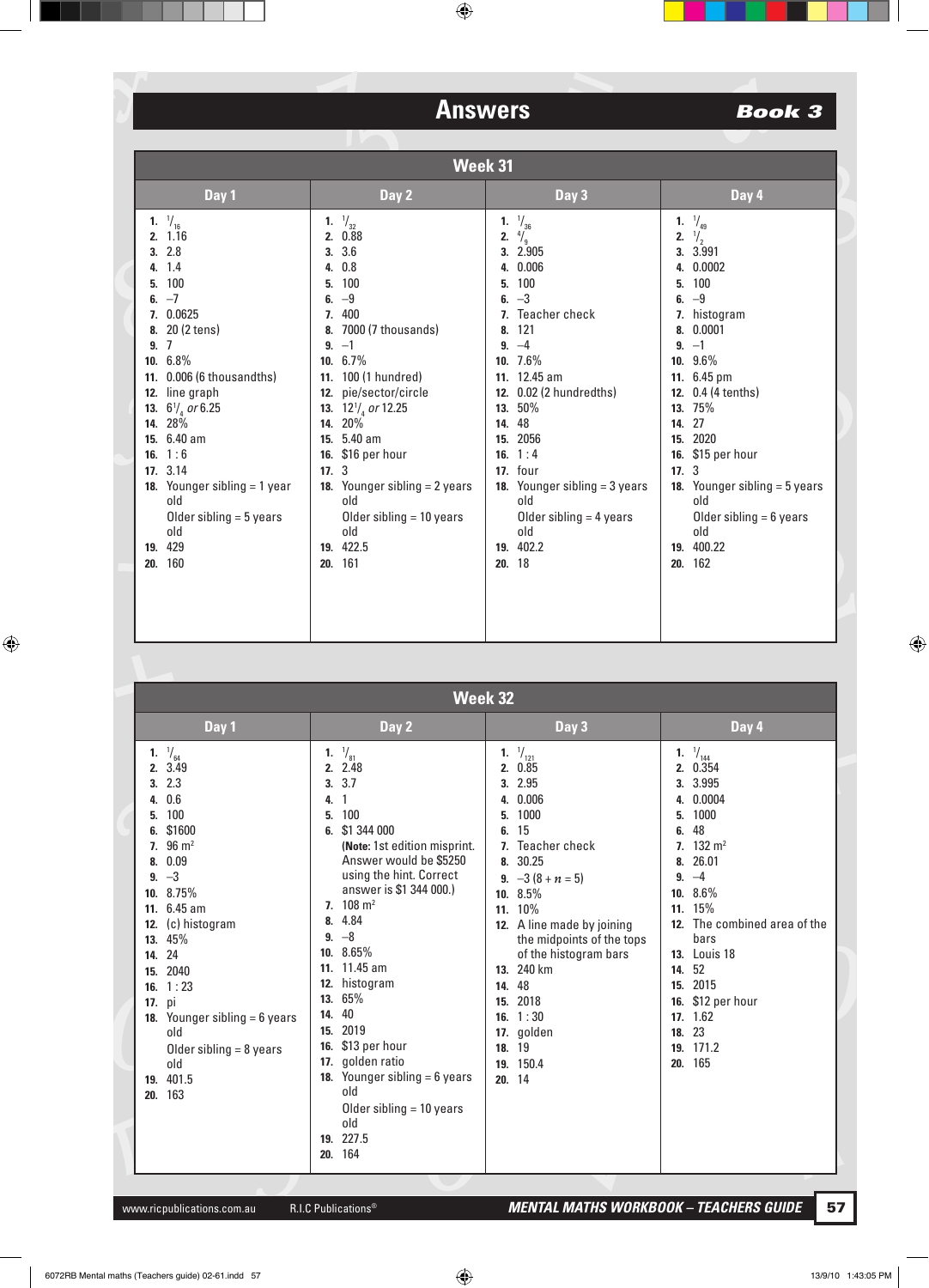## **Book 3**

# **Answers**

| Week 33                             |       |                                        |          |                                         |                   |                                         |
|-------------------------------------|-------|----------------------------------------|----------|-----------------------------------------|-------------------|-----------------------------------------|
|                                     | Day 1 | Day 2                                  | Day 3    |                                         | Day 4             |                                         |
| $\frac{1}{25}$<br>1.<br>5.78<br>2.  | 1.    | $\frac{1}{216}$<br>2. 0.99             | 1.<br>2. | $\frac{1}{343}$<br>25.98                |                   | 1. $\frac{1}{216}$<br>2. 2.30 m         |
| 2.75<br>2.6                         |       | 3.3.4                                  |          | 3. 2.95<br>0.006                        |                   | 3. 3.995<br>0.0004                      |
| 4.<br>1000<br>5.                    | 5.    | 4. 0.4<br>1000                         | 4.<br>5. | 100                                     | 4.<br>5.          | 100                                     |
| 4<br>6.                             |       | 6. 0.0625                              | 6.       | $x = 22$                                | 6.                | $x = 19$                                |
| 27.04<br>7.<br>about \$260          | 8.    | 7. 28.09<br>about \$390                |          | 7. 29.16<br>8. about \$624              | 8.                | 7. 30.25<br>about \$832                 |
| $9. -3$                             |       | $9. -4$                                |          | $9. -1$                                 | 9.                | $-6$                                    |
| 8.9%<br>10.<br>12<br>11.            | 11.8  | 10. 8.25%                              |          | 10. 6.9%<br>11. 0.1                     | 11. $\frac{1}{3}$ | $10.7.9\%$                              |
| 12. $v^{\circ} = 136^{\circ}$       |       | 12. $x^{\circ} = 105^{\circ}$          |          | 12. $w^{\circ} = 60^{\circ}$            |                   | 12. $z^{\circ} = 130^{\circ}$           |
| 13. point                           |       | 13. infinite amount                    |          | 13. Pascal's triangle                   |                   | 13. It is an equiangular spiral         |
| George 6<br>14.<br>2009<br>15.      | 15.   | 14. Edward 8<br>2009                   | 15.      | <b>14.</b> Henry 8<br>2023              | 14.<br>15.        | William 4<br>2012                       |
| 1:30<br>16.                         |       | 16. \$11 per hour                      | 16.      | 1:20                                    | 16.               | \$10/hr                                 |
| 17. infinite climbing<br>pentagrams |       | 17. Younger sibling $=$ 4 years<br>old |          | 17. Younger sibling $= 16$<br>years old |                   | 17. Younger sibling $= 15$<br>years old |
| 18. 13                              |       | Older sibling $=$ 5 years              |          | Older sibling $= 20$ years              |                   | Older sibling $= 20$ years              |
| 291.2<br>19.<br>166<br>20.          |       | old<br>18. 17                          |          | old<br>18. Numbers that can not be      | 18.               | old<br>No                               |
|                                     |       | 19. 172.5                              |          | expressed as ratios of                  | 19.               | 75                                      |
|                                     |       | 20. 167                                | 19.      | integers.<br>-78                        | 20.               | 168                                     |
|                                     |       |                                        | 20.2     |                                         |                   |                                         |
|                                     |       |                                        |          |                                         |                   |                                         |
|                                     |       |                                        |          |                                         |                   |                                         |

|                                                                                                 | Week 34                                                                                                                                                                                                                                                                               |                       |                                                                                                                                                                                                                                                                                                                                                                             |                                         |                                                                                                                                                                                                                                                                      |                                          |                                                                                                                                                                                                                                                                                             |  |  |
|-------------------------------------------------------------------------------------------------|---------------------------------------------------------------------------------------------------------------------------------------------------------------------------------------------------------------------------------------------------------------------------------------|-----------------------|-----------------------------------------------------------------------------------------------------------------------------------------------------------------------------------------------------------------------------------------------------------------------------------------------------------------------------------------------------------------------------|-----------------------------------------|----------------------------------------------------------------------------------------------------------------------------------------------------------------------------------------------------------------------------------------------------------------------|------------------------------------------|---------------------------------------------------------------------------------------------------------------------------------------------------------------------------------------------------------------------------------------------------------------------------------------------|--|--|
|                                                                                                 | Day 1                                                                                                                                                                                                                                                                                 |                       | Day 2                                                                                                                                                                                                                                                                                                                                                                       | Day 3                                   |                                                                                                                                                                                                                                                                      |                                          | Day 4                                                                                                                                                                                                                                                                                       |  |  |
| 1.<br>2.<br>3.<br>4.<br>5.<br>7.<br>8.<br>10.<br>14.<br>15.<br><b>18.</b> two<br>19.<br>20. 169 | $\frac{1}{16}$<br>12<br>2.5<br>0.6<br>100<br>6. $x = 22$<br>31.36<br>about \$15 600<br>9. 294 $cm2$<br>11. 8.00 am<br>12. $y^{\circ} = 125^{\circ}$<br>13. 800%<br>1066<br>2016<br>16. $1:5$<br>17. Younger sibling $= 12$<br>years old<br>Older sibling $= 15$ years<br>old<br>123.2 | 1.<br>5.<br>7.<br>15. | $\frac{1}{1024}$<br>2. 13.51<br>3.3.4<br>4. 0.4<br>100<br>6. $x = 36$<br>32.49<br>8. about \$7800<br>9. $8 \text{ cm}^3$<br>10. \$289.80<br>11. 7.55 am<br>12. $x^{\circ} = 135^{\circ}$<br>13. 200 %<br>14. 11 years<br>2028<br>16. \$9 per hour<br>17. Younger sibling $= 9$ years<br>old<br>Older sibling $= 12$ years<br>old<br><b>18.</b> Yes<br>19. 14 433<br>20. 170 | 1.<br>2.<br>4.<br>5.<br>6.<br>9.<br>14. | $\frac{1}{2048}$<br>3. 2.95<br>0.12<br>100<br>$150 \text{ cm}^2$<br>7. 33.64<br>8. about \$780<br>4<br>10. 6.99%<br>11. 8.45 am<br>12. $a^{\circ} = 125^{\circ}$<br>13. 36<br>MDLVIII – MDCIII<br>15. 2032<br>16. $1:40$<br>17. $1:7$<br>18. 97<br>19. 422<br>20. 38 | 1.<br>4.<br>5.<br>6.<br>7.<br>14.<br>15. | $\frac{1}{4096}$<br>2.5.5<br>3. 3.995<br>0.0032<br>100<br>$216$ cm <sup>2</sup><br>34.81<br>8. 200 weekdays or<br>40 weeks<br>9.2<br>10. 7.99%<br>11. 7.30 am<br>12. $b^{\circ} = 135^{\circ}$<br>13. 18<br>100 CE<br>2030<br>16. \$8 per hour<br>17. $2:5$<br>18. 101<br>19. 26<br>20. 171 |  |  |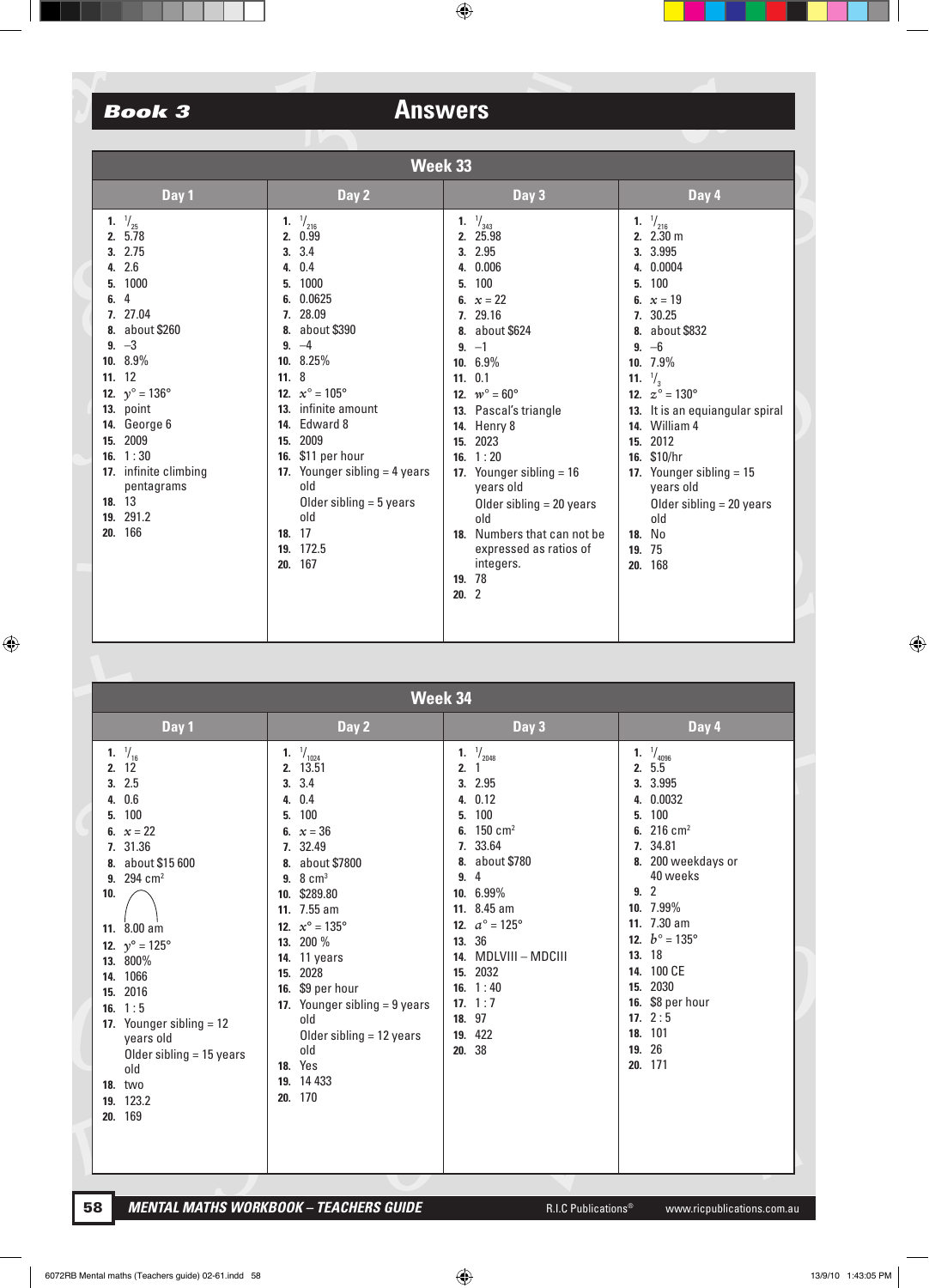## **Book 3**

|                | Week 35                                                                                                                                                                                                                                                                    |                                                                                                                                                                                                                                                                                                          |                                                                                                                                                                                                                                                                                                                                                                                                                                                                                     |     |                                                                                                                                                                                                                                                                                                                                                                                                                                                     |  |
|----------------|----------------------------------------------------------------------------------------------------------------------------------------------------------------------------------------------------------------------------------------------------------------------------|----------------------------------------------------------------------------------------------------------------------------------------------------------------------------------------------------------------------------------------------------------------------------------------------------------|-------------------------------------------------------------------------------------------------------------------------------------------------------------------------------------------------------------------------------------------------------------------------------------------------------------------------------------------------------------------------------------------------------------------------------------------------------------------------------------|-----|-----------------------------------------------------------------------------------------------------------------------------------------------------------------------------------------------------------------------------------------------------------------------------------------------------------------------------------------------------------------------------------------------------------------------------------------------------|--|
|                | Day 1                                                                                                                                                                                                                                                                      | Day 2                                                                                                                                                                                                                                                                                                    | Day 3                                                                                                                                                                                                                                                                                                                                                                                                                                                                               |     | Day 4                                                                                                                                                                                                                                                                                                                                                                                                                                               |  |
| 5.<br>6.<br>9. | 1. $\frac{1}{4}$<br>2. 10.054<br>3.2.5<br>4. 0.6<br>1000<br>No<br>7.4.41<br>8. about \$1664<br>$360^\circ$<br>10. $46.7 \text{ cm}^3$<br>11. (b) negative<br>12. 8.50 am<br>13. 8%<br>14. 24 000<br>15. 2042<br>16. $1:30$<br>17. $2:7$<br>18. 67<br>19. 14 422<br>20. 172 | 1. $\frac{1}{9}$<br>2. 10.382<br>3.3.4<br>0.4<br>4.<br>1000<br>5.<br>No<br>6.<br>7. 4.84<br>about \$1716<br>8.<br>$540^\circ$<br>9.<br>10. $b = 150^{\circ}$<br>11. (a) positive<br>12. 9.05 am<br>13. 28%<br>14. 58<br>15. 2044<br>16. \$8.50 per hour<br>17. $1:14$<br>18. 71<br>19. 48 422<br>20. 173 | $\frac{1}{8}$<br>1.<br>2. 8.8<br>3. 2.95<br>0.006<br>4.<br>1000<br>5.<br>180°<br>6.<br>Incorrect<br>7.<br>about \$2184<br>8.<br>9. Answers may vary; e.g.<br>circle, quadrilateral,<br>rotation angle.<br>10. $77.76$ cm <sup>2</sup><br>11. A 2-D figure with many<br>sides as angles.<br>12. (c) SSA<br>13. 0.8%<br>60<br>14.<br>15. 2046<br>16. $1:21$<br>17. $1:14$<br><b>18.</b> Younger sibling $= 8$ years<br>old<br>Older sibling $=$ 10 years<br>old<br>19. 44 102<br>20.2 | 14. | $\frac{1}{27}$<br>1.<br>2. 8.8<br>3. 3.995<br>4. 0.0004<br>3000<br>5.<br>6. $x = V$ (vertices) – E<br>$(edges) + F(faces) = 2$<br>7.2<br>8. about \$2288<br>9. $180^{\circ}$<br>10. $58.24 \text{ m}^3$<br>11. A 3-D figure with many<br>faces.<br>12. (b) similar<br>13. 1%<br>50<br>15. 2050<br>16. \$9.50 per hour<br>17. $1:7$<br><b>18.</b> Younger sibling $= 8$ years<br>old<br>Older sibling $= 14$ years<br>old<br>19. 40 403.9<br>20. 174 |  |

| Week 36                                                                                                                                                                                                                                                                            |                                                                                                                                                                                                                                                                                                                                                                                                              |                                                                                                                                                                                                                                                                                                                                        |                                                                                                                                                                                                                                                                                                                                                                   |  |  |
|------------------------------------------------------------------------------------------------------------------------------------------------------------------------------------------------------------------------------------------------------------------------------------|--------------------------------------------------------------------------------------------------------------------------------------------------------------------------------------------------------------------------------------------------------------------------------------------------------------------------------------------------------------------------------------------------------------|----------------------------------------------------------------------------------------------------------------------------------------------------------------------------------------------------------------------------------------------------------------------------------------------------------------------------------------|-------------------------------------------------------------------------------------------------------------------------------------------------------------------------------------------------------------------------------------------------------------------------------------------------------------------------------------------------------------------|--|--|
| Day 1                                                                                                                                                                                                                                                                              | Day 2                                                                                                                                                                                                                                                                                                                                                                                                        | Day 3                                                                                                                                                                                                                                                                                                                                  | Day 4                                                                                                                                                                                                                                                                                                                                                             |  |  |
| $\frac{1}{256}$<br>1.<br>2.22<br>3.2.5<br>4. 0.6<br>4000<br>5.<br>$180^\circ$<br>6.<br>4<br>7.<br>8. about \$2236<br>9. DLXXII, 572<br>10. $2^{-4}$<br><b>11.</b> Yes<br>12. 8.25 am<br>13. 80%<br>14. 12<br>15. 2060<br>16. $1:2$<br>17. $2:7$<br>18. 53<br>19. 40 805<br>20. 175 | $\frac{1}{64}$<br>1.<br>2.<br>5<br>3.4<br>3.<br>0.4<br>4.<br>2000<br>5.<br>$90^\circ$<br>6.<br>5<br>7.<br>about \$2392<br>8.<br><b>MCDL, 1450</b><br>9.<br>$95.92 \; \text{m}^2$<br>10.<br><b>11.</b> Yes<br>12. 9.00 am<br>8%<br>13.<br>12<br>14.<br>2070<br>15.<br><b>16.</b> Older sibling $= 8$ years<br>old<br>Younger sibling $= 6$ years<br>old<br>17. $1:14$<br>59<br>18.<br>19. 40 804.2<br>20. 176 | 1.8<br>2.7.1<br>3. 2.95<br>4. 0.006<br>2000<br>5.<br>11, 13, 17, 19<br>6.<br>7. Teacher check<br>about \$2496<br>8.<br>450<br>9.<br>10. 8.99%<br>11. 1, 2, 3, 5, 6, 10, 15, 30<br>12. 10.35 am<br>13. 0.8%<br><b>14.</b> $\frac{3}{8}$<br>15. 2080<br>1:2<br>16.<br>17. $48 \text{ m}^2$<br>103<br>18.<br>$5^{2}/_{5}$<br>19.<br>20.22 | 1.16<br>2. 1.2<br>3. 3.995<br>0.0004<br>4.<br>200<br>5.<br>23, 29<br>6.<br>7. kilolitres<br>8. about \$2444<br>9. 400<br>10. 9.99%<br>11. $1, 31$<br>12. 9.10 am<br>$1\%$<br>13.<br>$\frac{4}{5}$<br>14.<br>15. 2090<br>Older sibling $= 15$ years<br>16.<br>old<br>Younger sibling $= 6$ years<br>old<br>17. $60 \text{ m}^2$<br>107<br>18.<br>19. 13<br>20. Yes |  |  |

R.I.C Publications<sup>®</sup>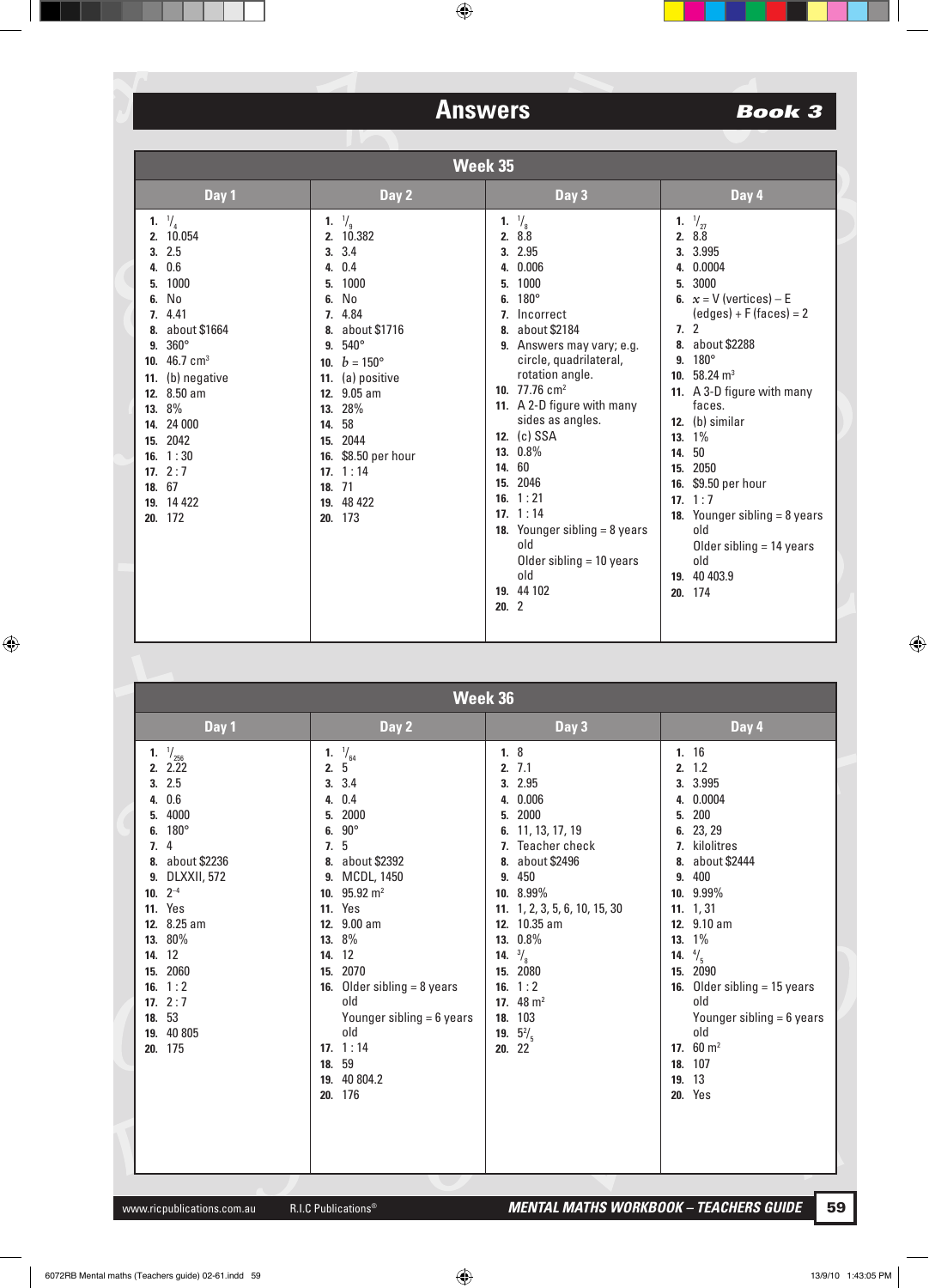| Week 37                                                                                                                                                                                                                                                                                                                                                                                    |                                                                                                                                                                                                                                                                                                                     |                                                                                                                                                                                                                                                                                                                                                       |                                                                                                                                                                                                                                                                                                                                                                    |  |  |  |
|--------------------------------------------------------------------------------------------------------------------------------------------------------------------------------------------------------------------------------------------------------------------------------------------------------------------------------------------------------------------------------------------|---------------------------------------------------------------------------------------------------------------------------------------------------------------------------------------------------------------------------------------------------------------------------------------------------------------------|-------------------------------------------------------------------------------------------------------------------------------------------------------------------------------------------------------------------------------------------------------------------------------------------------------------------------------------------------------|--------------------------------------------------------------------------------------------------------------------------------------------------------------------------------------------------------------------------------------------------------------------------------------------------------------------------------------------------------------------|--|--|--|
| Day 1                                                                                                                                                                                                                                                                                                                                                                                      | Day 2                                                                                                                                                                                                                                                                                                               | Day 3                                                                                                                                                                                                                                                                                                                                                 | Day 4                                                                                                                                                                                                                                                                                                                                                              |  |  |  |
| 1.16<br>0.31<br>2.<br>2.5<br>3.<br>0.6<br>4.<br>200<br>5.<br>XIII<br>6.<br>7. $y = 5$<br>about \$1300<br>8.<br>9. $x$ is greater than 2<br>about 1650 m <sup>3</sup><br>10.<br><b>No</b><br>11.<br>(b) similar<br>12.<br>2%<br>13.<br>$^{4}/_{5}$<br>14.<br>2100<br>15.<br>16. $1:10$<br>17. $1:70$<br>18. 10.10 am<br>17<br>19.<br>365 days, 5 hours, 48<br>20.<br>minutes and 46 seconds | 1.32<br>2. 0.33<br>3.3.4<br>4. 0.4<br>5. 110<br>6. CIV<br>7. $y = -2$<br>8. about \$2080<br>$x$ is less than 2<br>9.<br>kilolitre<br>10.<br>11. Yes (2 odd vertices)<br>12. (a) congruent<br>13. 0.3%<br>14. $\frac{4}{5}$<br>15. 2110<br>16. 54 minutes<br>17. $1:7$<br>18. 10.30 am<br>19. 19<br>10 months<br>20. | 1. 64<br>1.2<br>2.<br>2.95<br>3.<br>0.006<br>4.<br>1100<br>5.<br>dodecagon<br>6.<br>cylinder<br>7.<br>about \$208<br>8.<br>$x$ is greater than 2<br>9.<br>add<br>10.<br>11. 15 700 $cm2$<br>(assuming $pi = 3.14$ )<br>12. three<br>25%<br>13.<br>$^{2}/_{3}$<br>14.<br>2222<br>15.<br>16. $1:10$<br>17. $2:7$<br>18. \$750<br>23<br>19.<br>$20. -14$ | 1. 128<br>0.21<br>2.<br>3. 3.995<br>0.0004<br>4.<br>1100<br>5.<br>heptagon<br>6.<br>7. three<br>about \$416<br>8.<br>$x$ is less than 2<br>9.<br>10. a trapezoidal prism<br>11. (a) irregular prism<br>12. $32 \text{ cm}^2$<br>55%<br>13.<br>$\frac{2}{3}$<br>14.<br>3010<br>15.<br>57 minutes<br>16.<br>17. $2:7$<br>18. \$3750<br>29<br>19.<br>20. July, August |  |  |  |

| Week 38                                                                                                                                                |                                                                                                                                                                                             |                                                                                                                                                                                                                                                                                                                                      |                                                                                                                                                                                                                                                                                                                  |                                                                                                                                                                                                                                                                                     |  |  |
|--------------------------------------------------------------------------------------------------------------------------------------------------------|---------------------------------------------------------------------------------------------------------------------------------------------------------------------------------------------|--------------------------------------------------------------------------------------------------------------------------------------------------------------------------------------------------------------------------------------------------------------------------------------------------------------------------------------|------------------------------------------------------------------------------------------------------------------------------------------------------------------------------------------------------------------------------------------------------------------------------------------------------------------|-------------------------------------------------------------------------------------------------------------------------------------------------------------------------------------------------------------------------------------------------------------------------------------|--|--|
|                                                                                                                                                        | Day 1                                                                                                                                                                                       | Day 2                                                                                                                                                                                                                                                                                                                                | Day 3                                                                                                                                                                                                                                                                                                            | Day 4                                                                                                                                                                                                                                                                               |  |  |
| $\frac{1}{2}$<br>1.<br>2.1.0<br>3.<br>4.<br>5.<br>6.<br>8.<br>11.<br>12. $12 \text{ m}$<br>9<br>14.<br>15. 2055<br>16. $1:20$<br>17. $2:7$<br>5<br>18. | 2.5<br>0.6<br>11 100<br>eight<br>Teacher check<br>about \$9880<br>9. Teacher check<br>10. $2\pi r$ or $\pi d$<br>$2\pi r$ or $\pi d$<br>13. 6.55 am<br>19. Gregorian<br>20. $x = 4$ or $-4$ | 1. $\frac{1}{4}$<br>2.11<br>3.3.4<br>4. 0.4<br>5. 11 100<br>6.12<br>7. $84 \text{ m}^2$<br>8. about \$5720<br>9. Teacher check<br>10. height<br>11. concentric circles<br>12. 6.28 km<br>13. 7.55 am<br>14. $4\frac{1}{2}$<br>2069<br>15.<br>16. $\frac{4}{5}$<br>17. $1:21$<br>18.3<br>19. Pope Gregory XIII<br>20. $x = 5$ or $-5$ | 1. $\frac{1}{4}$<br>2.1.4<br>3. 2.95<br>4. 0.006<br>100<br>5.<br>Yes<br>6.<br>7. Answers will vary; e.g.<br>cereal box, dice<br>8. about \$6760<br>9. Teacher check<br>10. volume<br>11. No<br>12. $x = -4$<br>13. 8.55 am<br>14. 62.5<br>15. 2053<br>16. $x^4$<br>17. $2:21$<br>18. 47<br>19. $x < 4$<br>20. 18 | $^{1}/_{16}$<br>1.<br>2.18<br>3. 3.995<br>4. 0.0004<br>20<br>5.<br>SSS<br>6.<br>7. six<br>8. about \$9100<br>9. Teacher check<br>10. $\pi r^2$<br><b>11.</b> Yes<br>12. $y = -2$<br>13. 3.55 am<br>14. 125<br>15. 2054<br>16. $x^7$<br>17. $2:7$<br>18. 31<br>19. $x < 4$<br>20. No |  |  |